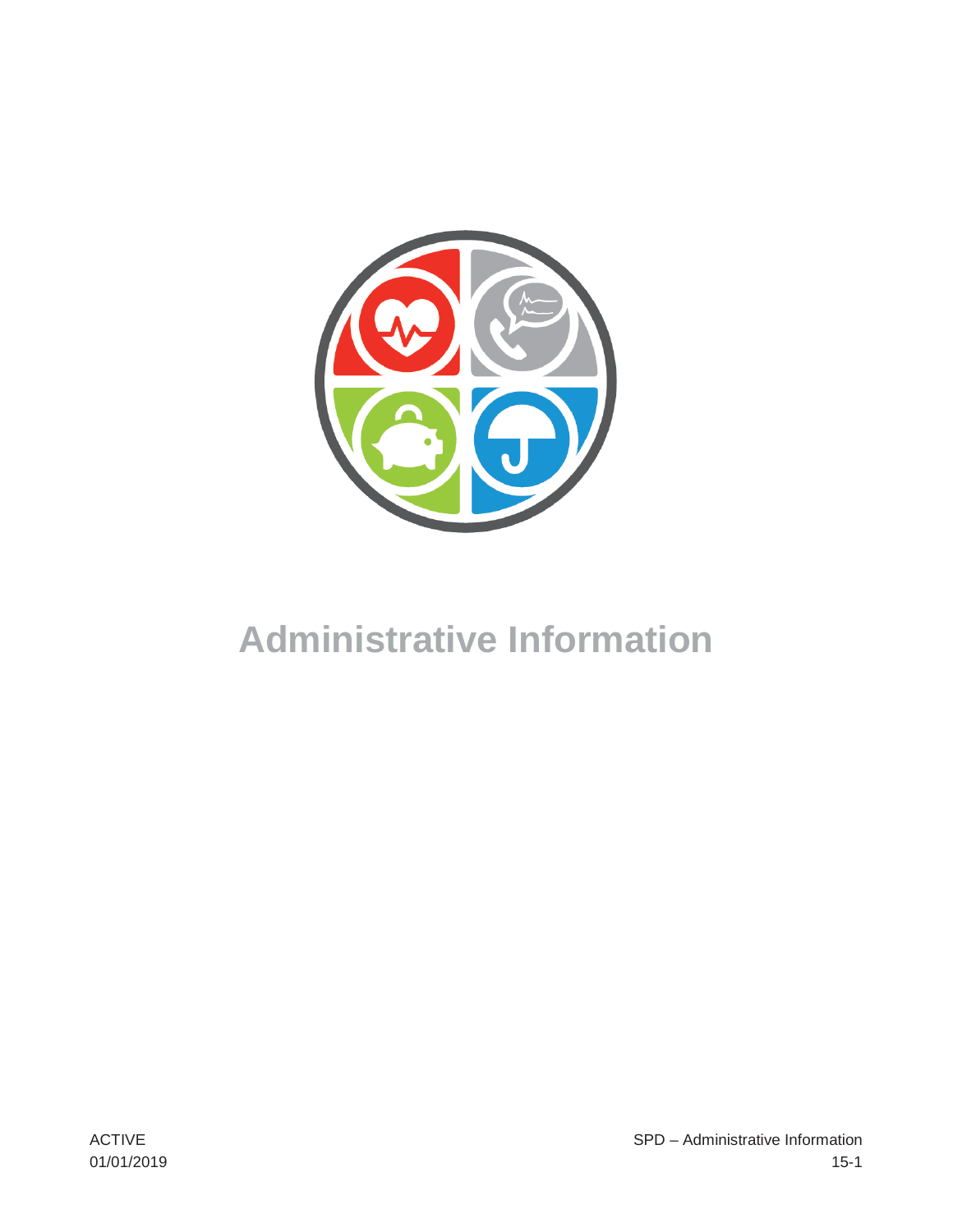This page intentionally left blank.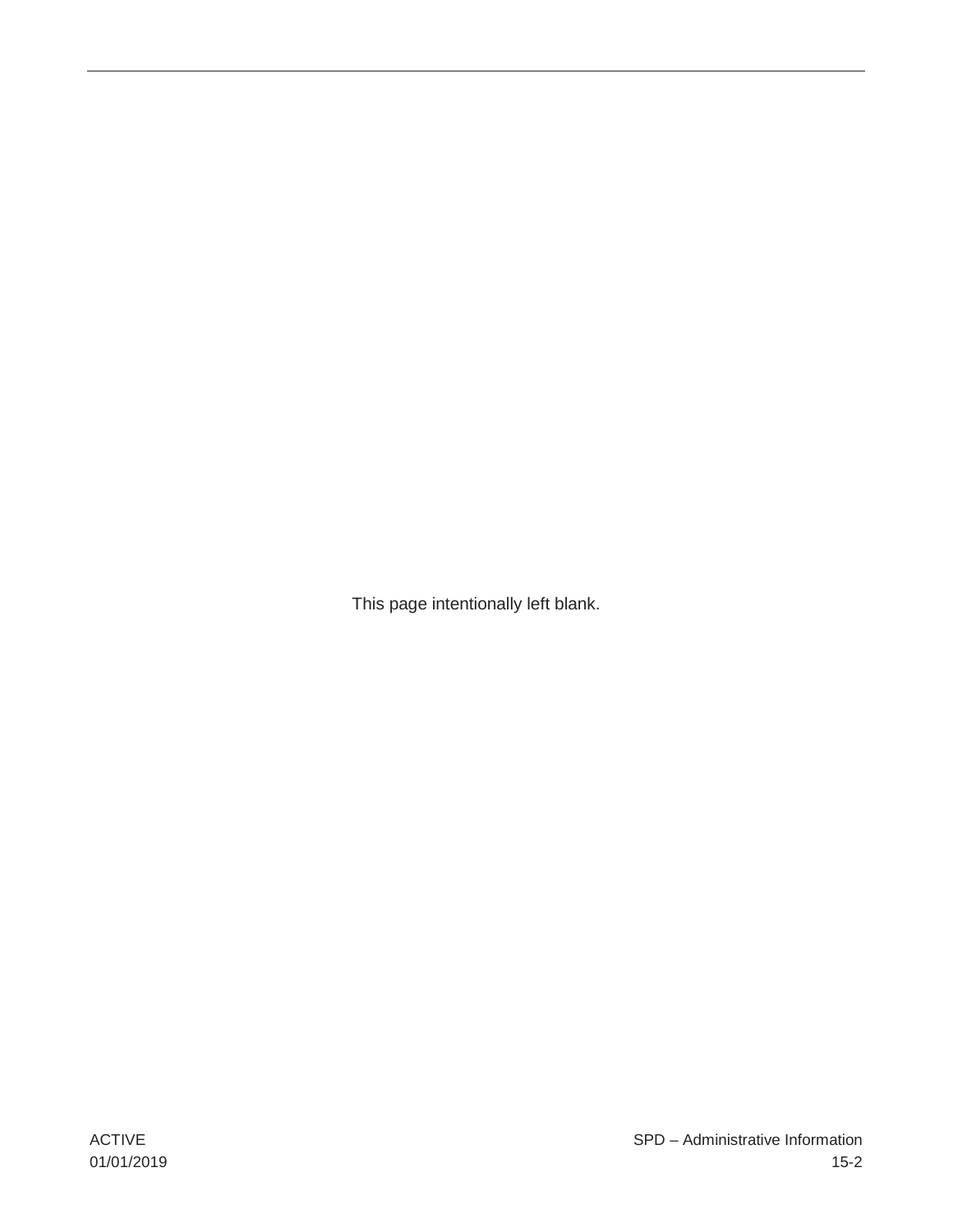## **Administrative Information**

This section contains information on the administration and funding of all the plans described in this book, as well as your rights as a plan participant under the Employee Retirement Income Security Act of 1974 (ERISA). It is important for you to understand your rights, the procedures you need to follow, and the appropriate contacts you may need in certain situations.

This section is to be read along with each of the sections of this book which summarize the key provisions of the Company's benefit plans. Keep in mind that any discussion in this section of rights or protections under ERISA applies only to the ERISA plans unless indicated otherwise.

Nothing in this document shall be construed as an employment contract or employment agreement. The Company may unilaterally change the provisions contained herein anytime at its own discretion.

## **Plan Sponsor**

Consolidated Nuclear Security, LLC is the sponsor of the employee benefit plans described in this book. You can reach the plan sponsor as follows:

Consolidated Nuclear Security, LLC PO Box 2115 602 Scarboro Road Oak Ridge, TN 37831-2115 (865) 574-1500 (877) 861-2255

## **Plan Administrator / Claims Administrator**

Consolidated Nuclear Security, LLC has delegated authority to the Benefits and Investment Committee to serve as the Plan Administrator of the employee benefit plans described in this book. You can reach the Plan Administrator as follows:

Benefits and Investment Committee Consolidated Nuclear Security, LLC PO Box 2115 602 Scarboro Road Oak Ridge, TN 37831-2115 (865) 574-1500 (877) 861-2255

In carrying out its responsibilities under the plans, the Benefits and Investment Committee, as the Plan Administrator, has the exclusive responsibility and full discretionary authority to control the operation and administration of the plans, including but not limited to, the power to interpret the terms of the plans, to determine eligibility for entitlement to plan benefits, and to resolve all interpretive, equitable, and other questions that arise in the operation and administration of the plans. All actions or determinations of the Plan Administrator are final, conclusive, and binding on all persons.

ACTIVE ACTIVE **SPD** – Administrative Information 01/01/2019 15-3 The Plan Administrator may delegate some or all of these duties to other persons or entities. For example, the Plan Administrator has retained one or more third party administrators to provide certain administrative services with respect to one or more of the welfare plans, including making determinations as the "claims administrator" regarding participant claims for benefits. The contact information for the claims administrators is located later in this section of this book. In addition, with respect to the retirement plans, the authority to make initial claims determinations has been delegated to an employee of the Company. The appeals of such determinations are decided by the Benefits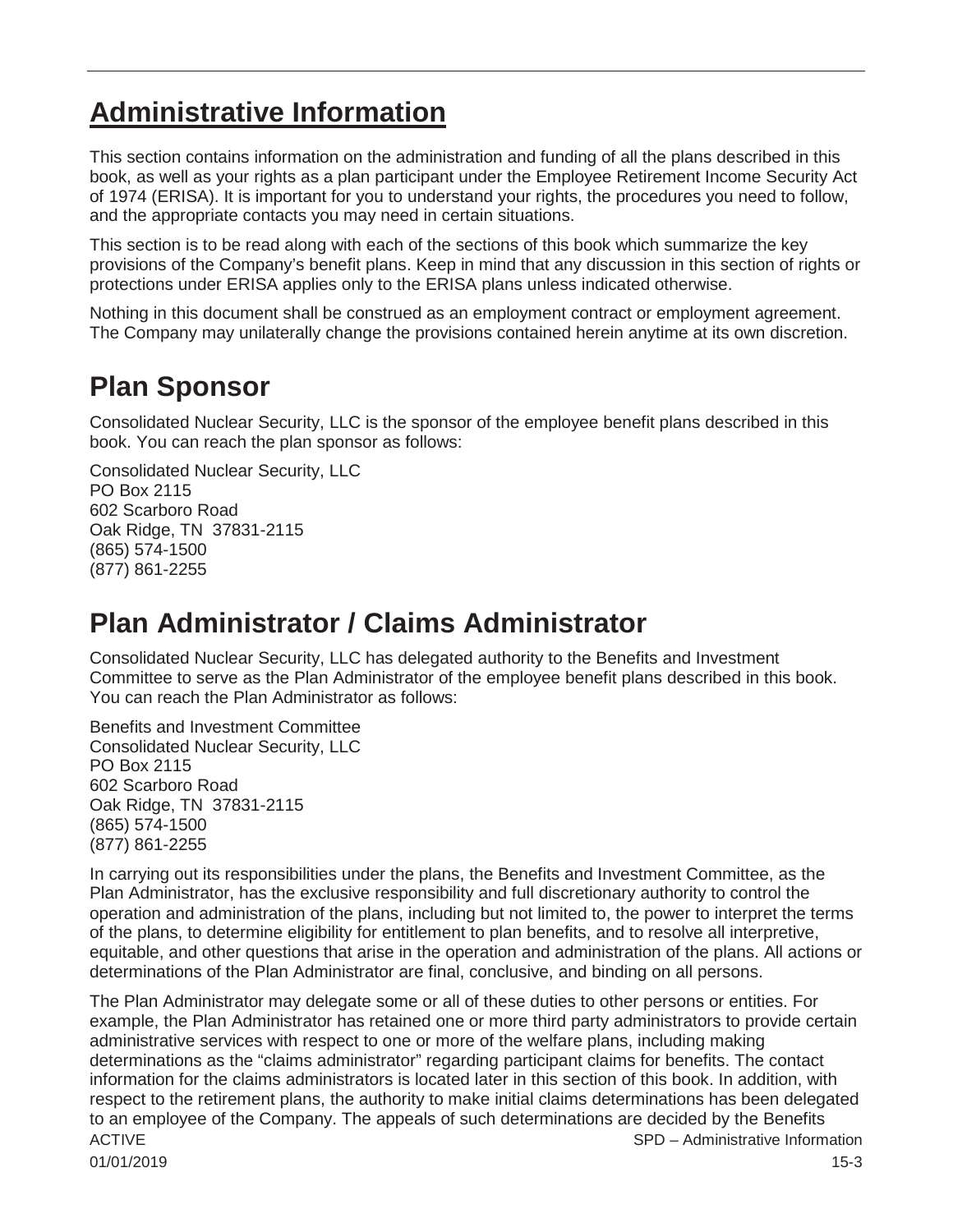Appeals Committee. The Benefit Appeals Committee may be contacted as follows:

Benefit Appeals Committee Consolidated Nuclear Security, LLC PO Box 2115 602 Scarboro Road Oak Ridge, TN 37831-2115 (865) 574-1500 (877) 861-2255

A person or entity to whom these duties have been delegated acts with the discretionary authority granted to the Plan Administrator.

The term "Company" means Consolidated Nuclear Security, LLC.

The term "Benefit Plans Office" refers to the Company's benefits department located in Oak Ridge, Tennessee.

# **Employer Identification Number**

The employer identification number assigned by the Internal Revenue Service to the Company is 45-4482782.

# **Plan Documents**

This book summarizes the key features of each of the employee benefit plans sponsored by the Company and serves as the summary plan description for each of the plans for purposes of ERISA. It applies to eligible employees of the Company, including those represented by collective bargaining agreements to the extent that they have been negotiated and accepted by the duly certified representatives of participating units. Complete details of each of the plans can be found in the official plan documents, insurance contracts, and trust agreements (as applicable) that legally govern the operation of the plans. Summaries of the plans are included in the tabs of this book. **All statements made in this book are subject to the provisions and terms of the plan documents.**

Copies of those documents, as well as the latest annual reports of plan operations and plan descriptions as filed with the Internal Revenue Service or Department of Labor are available for your review any time during normal working hours in the office of the Plan Administrator. Upon written request to the Plan Administrator, at the address previously mentioned, copies of any of these documents will be furnished to a plan participant or beneficiary at a nominal charge. In addition, once each year you will receive a copy of the summary annual reports of the plans' financial activities (if applicable), which will be made available to you at no charge. In the event of a conflict between the official plan documents and the summaries in this book, the plan documents are controlling.

Depending on where you live, there may be state law requirements or mandated coverages for health and welfare plans. If the Company-sponsored plans have to comply with those requirements or mandated coverages, your benefits may vary from the benefits described in this book. Requirements under the law and the terms of benefits are set forth in the insurance company's certificate of coverage for the insured coverage. In the event of any conflict between the summaries in this book and such certificate of coverage the provisions of such certificate of coverage shall control. You may request a copy of such certificate of coverage by following the steps outlined in the "Administrative Information" section" of this book.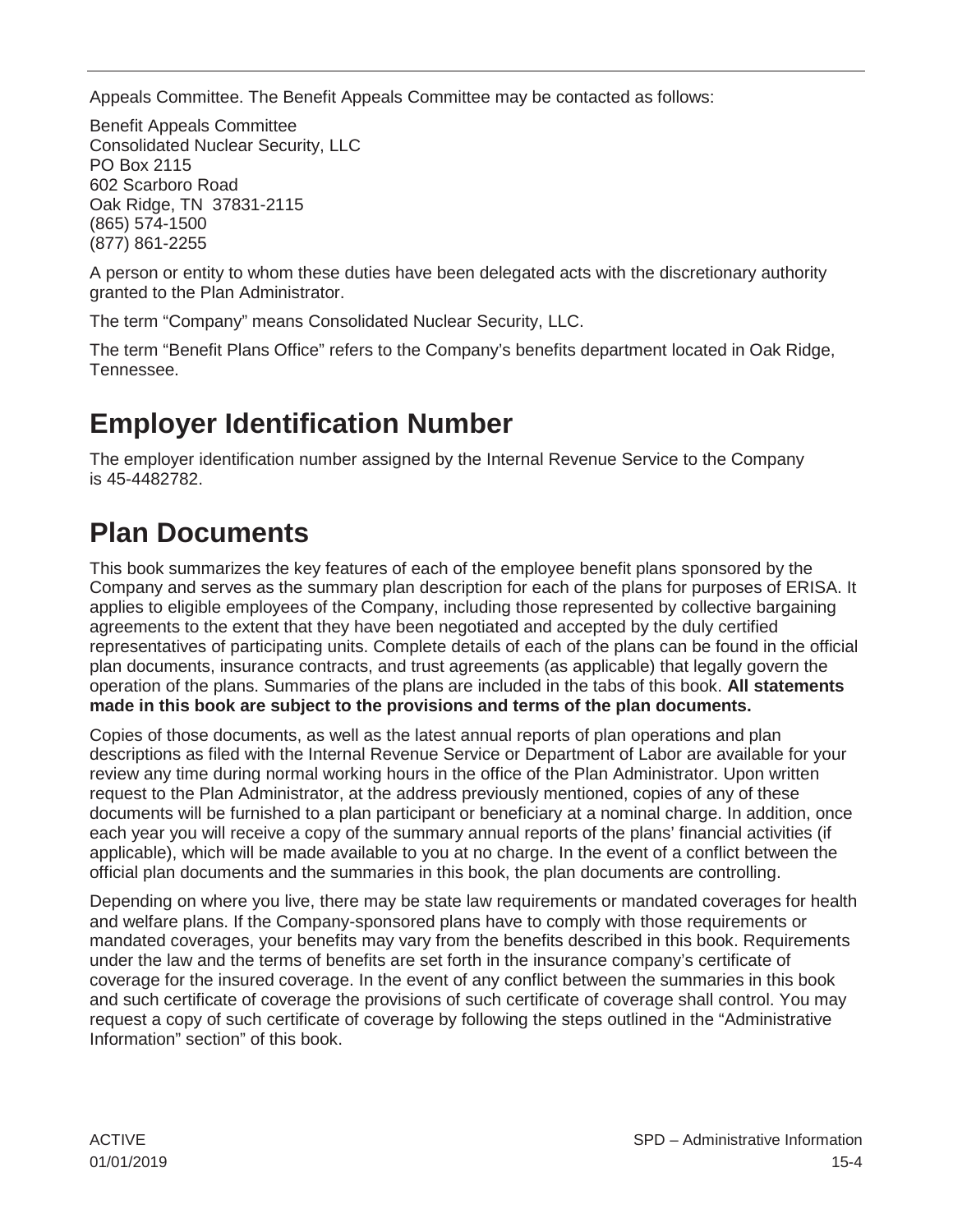## **Claiming Benefits**

You or your Beneficiary must file the appropriate forms to receive any benefits, or to take any other action under any of the plans, as described throughout this book. The procedure for claiming benefits and appealing the denial may differ for different types of plans and different types of benefits under each plan. The following section describes claims and appeals procedures based on the type of claim and the type of plan. All forms required to take any action under the plans are available through the Benefit Plans Office or, in some cases, the claims administrator. All completed forms must be submitted to the appropriate office, as described throughout this book, within any time period required by the administrator.

You have the right to file a formal claim for benefits, ask whether you have a right to any benefits or appeal the denial of a claim for benefits under each of the plans. Your authorized representative may do this on your behalf. References to the term "you" in this section, include the participant or beneficiary making a claim, inquiry or appeal and the authorized representative of such person.

With respect to the welfare plans, the Plan Administrator has delegated to the claims administrator (or delegates) the discretion to interpret plan provisions, construe unclear terms, and otherwise make all decisions and determinations, including factual determinations and whether welfare plan benefits are owed and in what amount. The Plan Administrator retains responsibility for determining whether an individual is eligible to participate in a welfare plan.

Where a claims administrator has been appointed, the claims administrator is listed in a chart located later in this section under the heading "Other Administrative Facts." The Benefits and Investment Committee (or its delegate) acts as the claims administrator with respect to eligibility and enrollment determinations for all of the plans and any matter not delegated to a third party service provider or to the Benefits Appeals Committee. In addition, the Benefits Appeal Committee has been appointed to handle all appeals related to retirement plan claims and all appeals with respect to eligibility and enrollment determinations for all of the welfare plans. If you have a question about who acts as the claims administrator with respect to a particular benefit or plan, you should contact the Plan Administrator.

To make a formal claim for benefits, you must file a written claim with the Plan Administrator or, where applicable, the claims administrator. The way in which you file a claim for benefits and appeal any claim that is denied (or any other adverse benefit determination) will differ depending on the type of benefit that is offered under the plan. An adverse benefit determination includes any denial, reduction or termination of a benefit, a failure to make a payment, or, in the case of the Company's medical plans and effective April 2, 2018, disability plans, a rescission of coverage. There are three types of claims procedures contained herein:

- The Health Claims Procedures, which are special procedures that apply to claims related to the Company's health plans.
- The Disability Claims Procedures, which are special procedures that apply to claims related to the Company's disability plans or any other benefit based on the claims administrator's determination of disability.
- The General Claim Procedures, which apply to claims related to all of the Company's other ERISA-covered plans.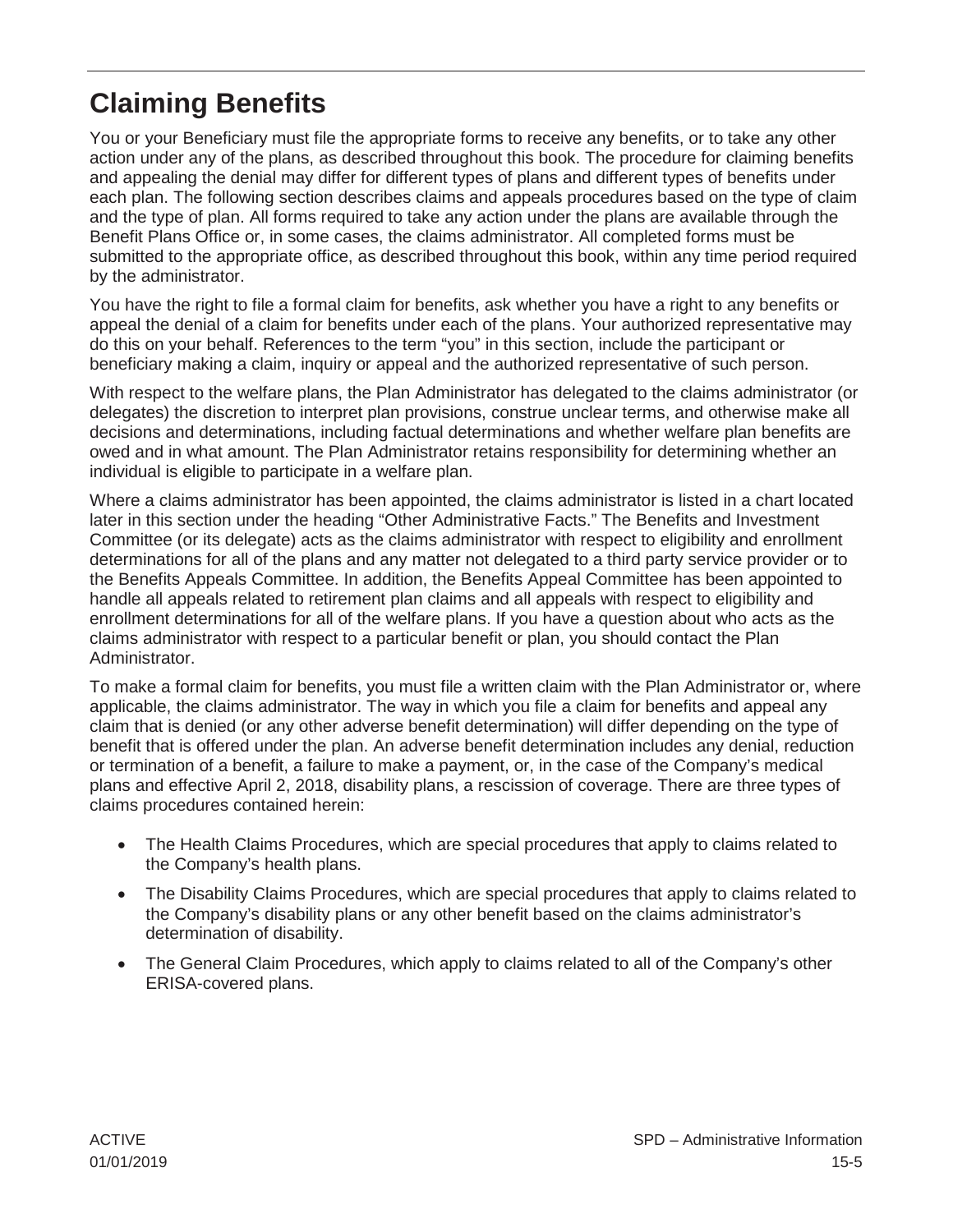#### **Exhaustion of Administrative Remedies and Limitations on Actions**

You must use and fully exhaust all of your actual or potential rights under each plan's administrative claims and appeals procedures by filing an initial claim and then seeking a timely appeal of any denial (or other adverse benefit determination) before you file a lawsuit. This relates to claims for benefits, eligibility and to any other issue, matter or dispute (including any plan interpretation or amendment issue).

Failure to follow the administrative claims and appeals procedures in a timely manner will cause you to lose your right to sue regarding an adverse benefit determination or any other matter covered by this provision.

#### **Discretionary Authority**

Depending upon the circumstances, the Plan Administrator, the Benefits Appeals Committee, or the claims administrator (with respect to any matters delegated to the claims administrator) have the discretionary authority to construe and to interpret the plan, to decide all questions of eligibility for benefits and to determine the amount of such benefits, and their decisions on such matters are final and conclusive. Any interpretation or determination made pursuant to such discretionary authority shall be given full force and effect. Benefits under the plan will be paid only if the Plan Administrator, the Benefits Appeals Committee or the claims administrator, as applicable, decides in its discretion that a participant is entitled to them.

## **Health Claims Procedures**

You may file claims for health plan benefits, either yourself or via an authorized representative appointed by you or the court. Either you or your authorized representative may appeal an adverse claim decision. Benefit programs covered by the Health Claims Procedures include the medical plan, dental plan, vision plan, employee assistance program, and health care flexible spending account.

#### **Initial Health Claims**

If you file a claim for health benefits, you will receive a notice from the claims administrator regarding the claim according to the procedures described below. The procedure by which your claim will be decided varies depending on the type of claim that is filed.

#### **Urgent Health Care Claims**

If you file an Urgent Care Claim, you will receive notice of the benefit determination as soon as possible, but not later than 72 hours after the claim is received unless you fail to provide sufficient information for the plan to make a decision. Notice of the benefit determination may be oral, with a written or electronic confirmation to follow within 3 days.

An Urgent Care Claim is a claim filed by a claimant relating to medical care provided under the plan if (1) the plan requires the claimant to notify the plan or receive approval prior to receiving the medical care, and (2) a delay in treatment could seriously jeopardize the person's life or health or the ability to regain maximum function, or in the opinion of a physician with knowledge of the person's medical condition, could cause severe pain that cannot be adequately managed without the care or treatment that is the subject to the claim. The determination of whether a claim is an Urgent Care Claim will be made by an individual acting on behalf of the plan applying the judgment of a prudent layperson who possesses an average knowledge of health and medicine or by a physician with knowledge of your medical condition.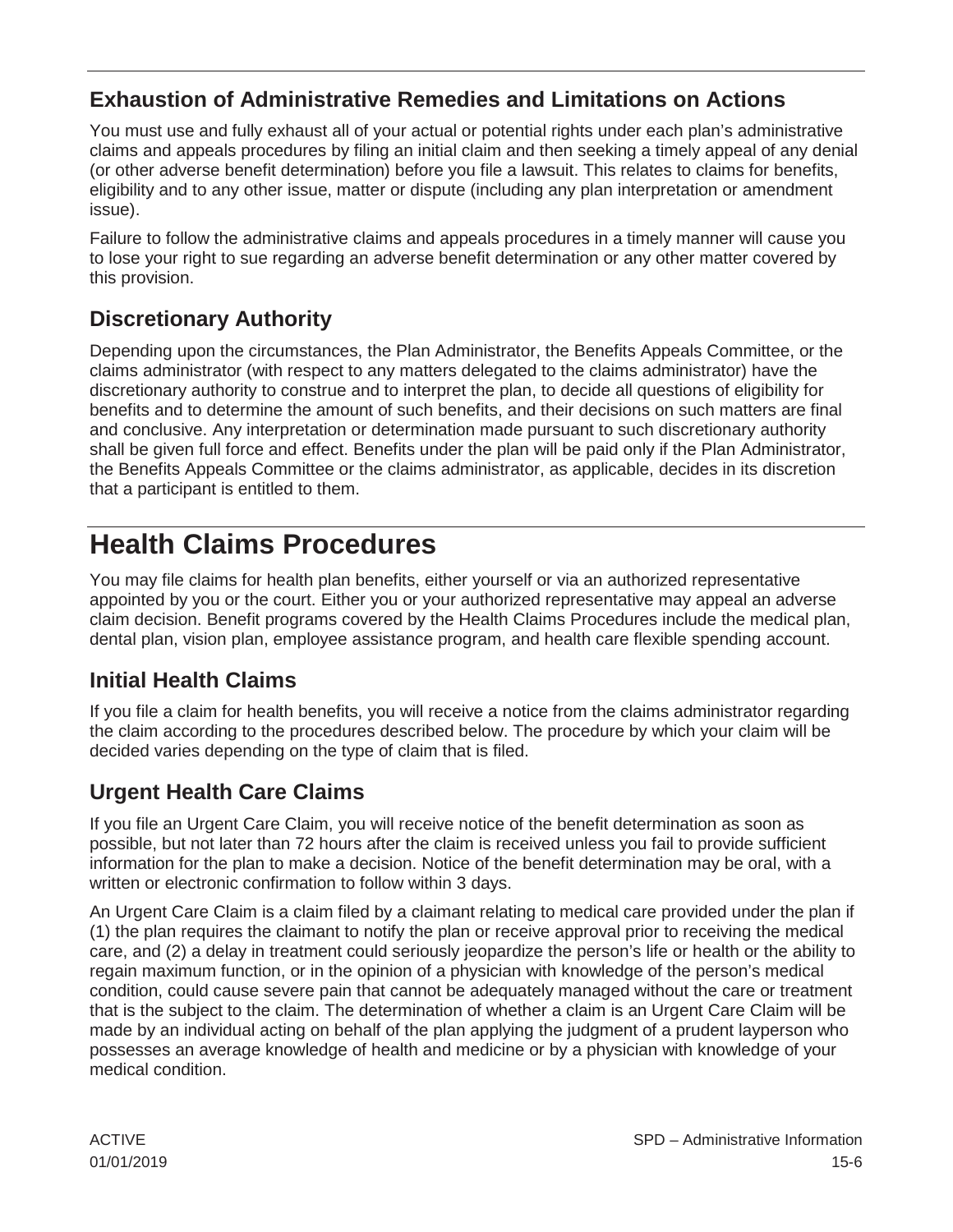If there is not sufficient information to decide the claim, you will be notified of the specific information necessary to complete the claim as soon as possible, but not later than 24 hours after receipt of the claim. You will be given a reasonable additional amount of time, but not less than 48 hours, to provide the information. You will be notified of the decision as soon as possible, but not more than 48 hours after the end of that additional time period (or after receipt of the specified information, if earlier).

#### **Other Health Claims (Pre-Service and Post-Service)**

If the plan requires you to obtain advance approval of a service, supply or procedure before a benefit will be payable, a request for advance approval is considered a pre-service claim (provided it is not an Urgent Care Claim). You will be notified of the decision as soon as possible, but not later than 15 days after receipt of the pre-service claim.

For other health claims (post-service claims), you will be notified of the decision as soon as possible, but not later than 30 days after receipt of the claim.

For a pre-service or a post-service claim, these time periods may be extended up to an additional 15 days due to circumstances outside the plan's control. In that case, you will be notified of the extension before the end of the initial 15-day or 30-day period.

For example, these periods may be extended because you have not submitted sufficient information, in which case you will be notified of the specific information necessary and given an additional period of at least 45 days after receiving the notice to furnish that information. You will be notified of the plan's decision no later than 15 days after the end of that additional period (or after receipt of the information, if earlier).

For pre-service claims which name a specific claimant, medical condition, and service or supply for which approval is requested, and which are submitted to a plan representative responsible for handling benefit matters, but which otherwise fail to follow the plan's procedures for filing pre-service claims, you will be notified of the failure within five days (within 24 hours in the case of an Urgent Care Claim) and of the proper procedures to be followed. The notice may be oral unless you request written notification.

#### **Ongoing Course of Health Treatment**

If you are receiving an ongoing course of treatment which was previously approved for a specific period of time or number of treatments, you will be notified in advance if the plan intends to terminate or reduce benefits for the course of treatment so that you will have an opportunity to appeal the decision before the termination or reduction takes effect. If the course of treatment involves urgent care, you must request an extension of the course of treatment at least 24 hours before its expiration. You will be notified of the decision within 24 hours after receipt of the request.

#### **Notification of Initial Health Claim Decision**

For claims and other adverse benefit determinations that relate to the medical plan, the claims administrator will provide you with a written or electronic notification of any adverse benefit determination, including any claim for plan benefits which is denied in whole or in part, that will include:

- Information that enables you to identify the claim involved (including, if applicable, the date of service, the health care provider and the claim amount), and a statement describing the availability, upon request, of the diagnosis and treatment codes (and their meanings)
- The specific reasons for the adverse benefit determination, including the denial code (and its meaning), and a description of any standard that was used in denying the claim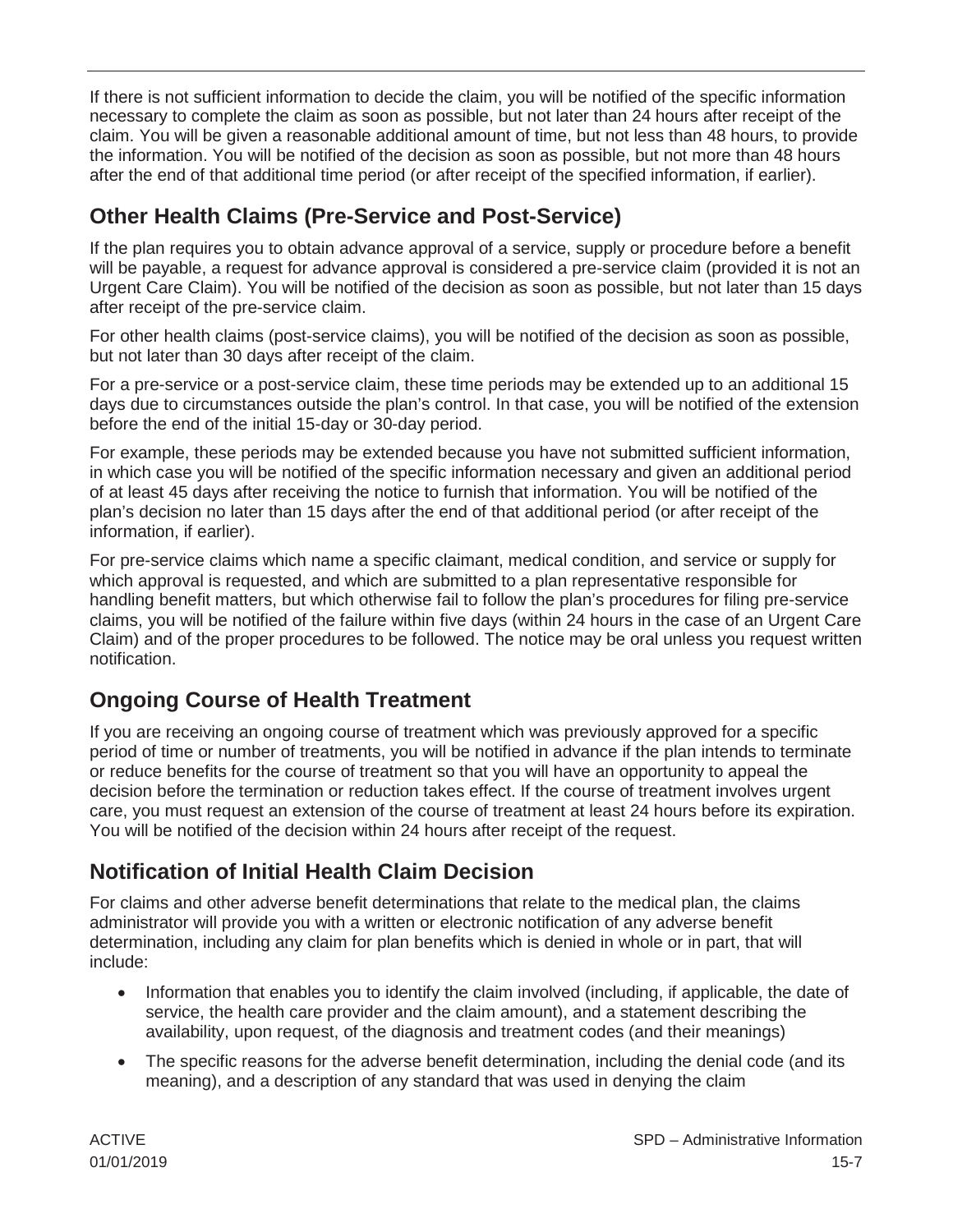- References to the specific plan provisions on which the benefit determination is based, including plan limitations or exclusions
- A description of any additional information needed to complete the claim and an explanation of why such information is necessary
- A description of the plan's internal claim review procedures and applicable time limits
- A statement of your right to bring a civil action under ERISA Section 502(a) following an adverse benefit determination on review
- A description of available external review processes, including information regarding how to initiate any appeal
- The availability of, and contact information for, any applicable office of health insurance consumer assistance or ombudsman established to assist individuals with the internal claims and appeals and external review processes.

For all other claims and adverse benefit determinations relating to any other health plan, including the dental plan, vision plan, employee assistance program and health care flexible spending account, the claims administrator will provide you with a written or electronic notification of any adverse benefit determination, including any claim for plan benefits which is denied in whole or in part, that will include:

- The specific reasons for the adverse benefit determination with reference to the specific plan provisions on which the benefit determination is based
- A description of any additional information needed to complete the claim and an explanation of why such information is necessary
- A description of the plan's claim review procedures and applicable time limits
- A statement of your right to bring a civil action under ERISA Section 502(a) following an adverse benefit determination on review.

In all cases, if an internal rule, guideline, protocol, or other similar criterion was relied upon in making the denial, either a copy of or statement that such a rule, guideline, protocol, or other similar criterion was relied upon in making the determination will be provided to you free of charge upon request.

In addition, if the denial is based on medical necessity, experimental treatment, or a similar exclusion or limit when applying the terms of the plan to the participant's medical circumstances, an explanation of the scientific or clinical judgment for the denial will be provided, or the denial will state that such an explanation is available upon request at no cost to you.

## **Appeal of a Health Claim**

If your claim is denied or you receive some other type of adverse benefit determination, you may request that it be reviewed. You will have 180 days following receipt of an adverse benefit decision to appeal the decision. If you fail to appeal within this period of time, you may not later seek a reconsideration of your claim, and the initial determination will be final.

ACTIVE ACTIVE ASSESSMENT OF THE SPON SPD – Administrative Information 01/01/2019 15-8 To file an appeal, you must submit it in writing to the claims administrator, except for Urgent Care Claims. If you appeal, you will be notified of the decision not later than 72 hours (Urgent Care Claim), 30 days (for pre-service claims) or 60 days (for post-service claims) after the appeal is received. You may submit written comments, documents, records and other information relating to your claim, whether or not the comments, documents, records or information were submitted in connection with the initial claim. You may also request that the plan provide you, free of charge, copies of all documents, records and other information "relevant" to the claim (as that term is defined in ERISA).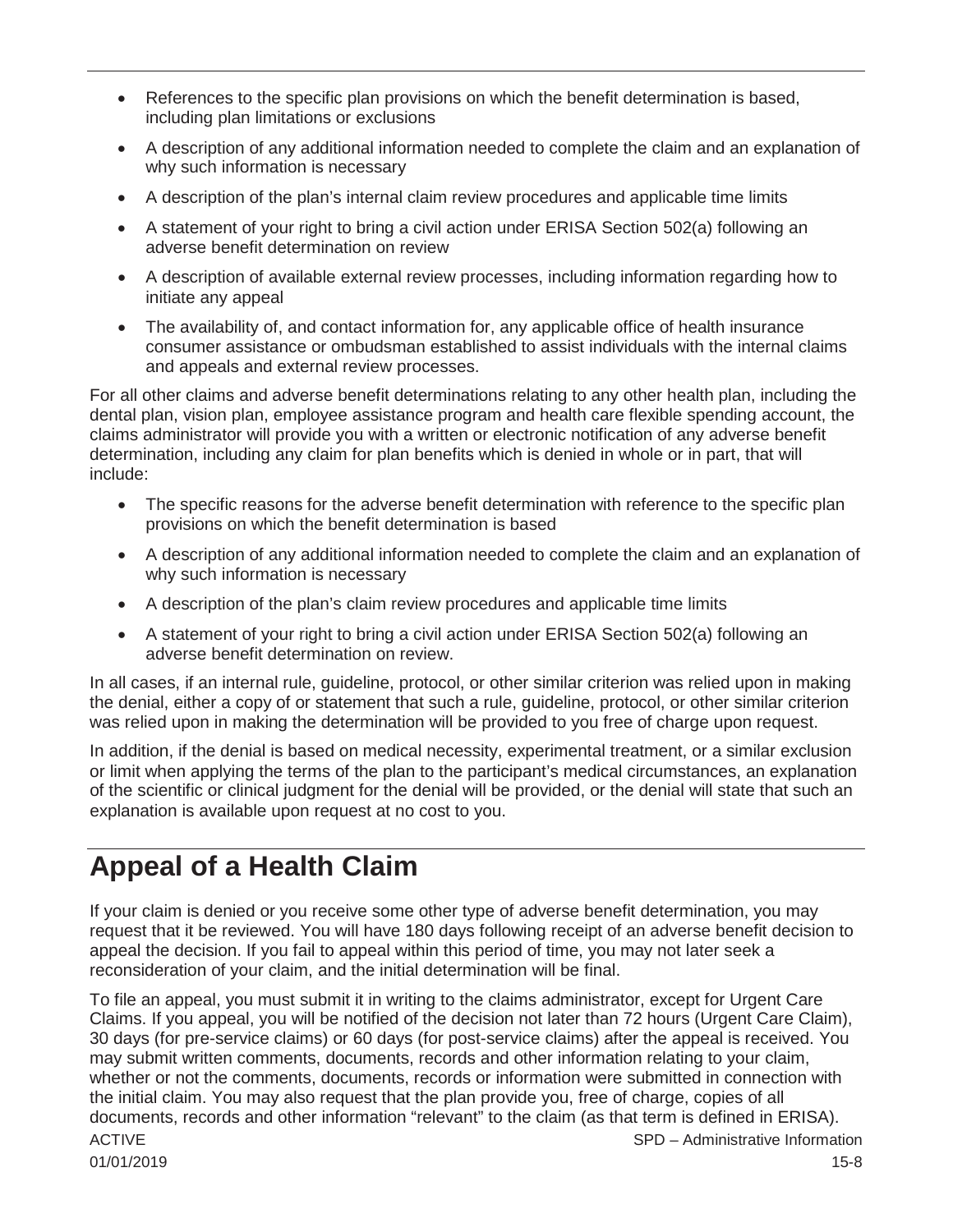The appeal will take into account all documents, records and other information that you submit or that are submitted on your behalf regarding the claim, without regard to whether the information was considered in the initial benefit determination. The appeal will not give deference to the initial decision regarding the claim and will be conducted by an appropriate named fiduciary of the plan who is neither the individual who made the initial denial, nor the subordinate of such individual.

An expedited appeal for Urgent Care Claims may be initiated by a telephone call to the claims administrator. If you appeal an Urgent Care Claim, all necessary information, including the appeal decision, will be communicated to you by telephone, facsimile, or other similar method. The contact information for the claims administrator is located at the end of this Administrative Information section. If you have questions about how to submit an appeal, you should contact the Plan Administrator.

In reconsidering any denial that is based in whole or in part on a medical judgment, (including determinations with regard to whether a particular treatment, drug or other item is experimental, investigational, or not medically necessary or appropriate) the claims administrator will consult with a health care professional who has appropriate training and experience in the field of medicine involved in the medical judgment, and who is not the individual that was consulted in connection with the initial denial of the claim nor a subordinate of any such individual. If the plan obtains other medical or vocational experts in connection with your claim, they will be identified upon your request, regardless of whether the plan relies on their advice in making any benefit determinations.

For purposes of medical claims, you may review your claim file and present evidence and testimony in support of your claim. In addition, before your appeal is decided, you will be given, free of charge, any new or additional evidence considered, relied upon, or generated by the claims administrator in connection with your claim. This evidence will be given to you as soon as possible and sufficiently in advance of the date on which the appeal decision is required to be provided to give you a reasonable opportunity to respond before that date.

#### **Notification of Health Claim Appeal**

For appeals that relate to the medical plan, if your appeal is denied in whole or in part, the claims administrator will provide you with a written or electronic notification that will include:

- Information that enables you to identify the claim involved (including, if applicable, the date of service, the health care provider and the claim amount), and a statement describing the availability, upon request, of the diagnosis and treatment codes (and their meanings).
- $\bullet$  The specific reason(s) for the adverse benefit determination, including the denial code (and its meaning), and a description of any standard that was used in denying the claim.
- References to the specific plan provisions on which the benefit determination is based.
- A statement that you are entitled to receive, upon request and free of charge, reasonable access to, and copies of, all documents, records and other information relevant to your claim.
- A statement describing any voluntary appeal procedures offered by the plan and your right to obtain the information about such procedures, and a statement of your right to bring an action under ERISA.
- A description of available external review processes, including information regarding how to initiate any appeal.
- The availability of, and contact information for, an applicable office of health insurance consumer assistance or ombudsman established to assist individuals with the internal claims and appeals and external review processes.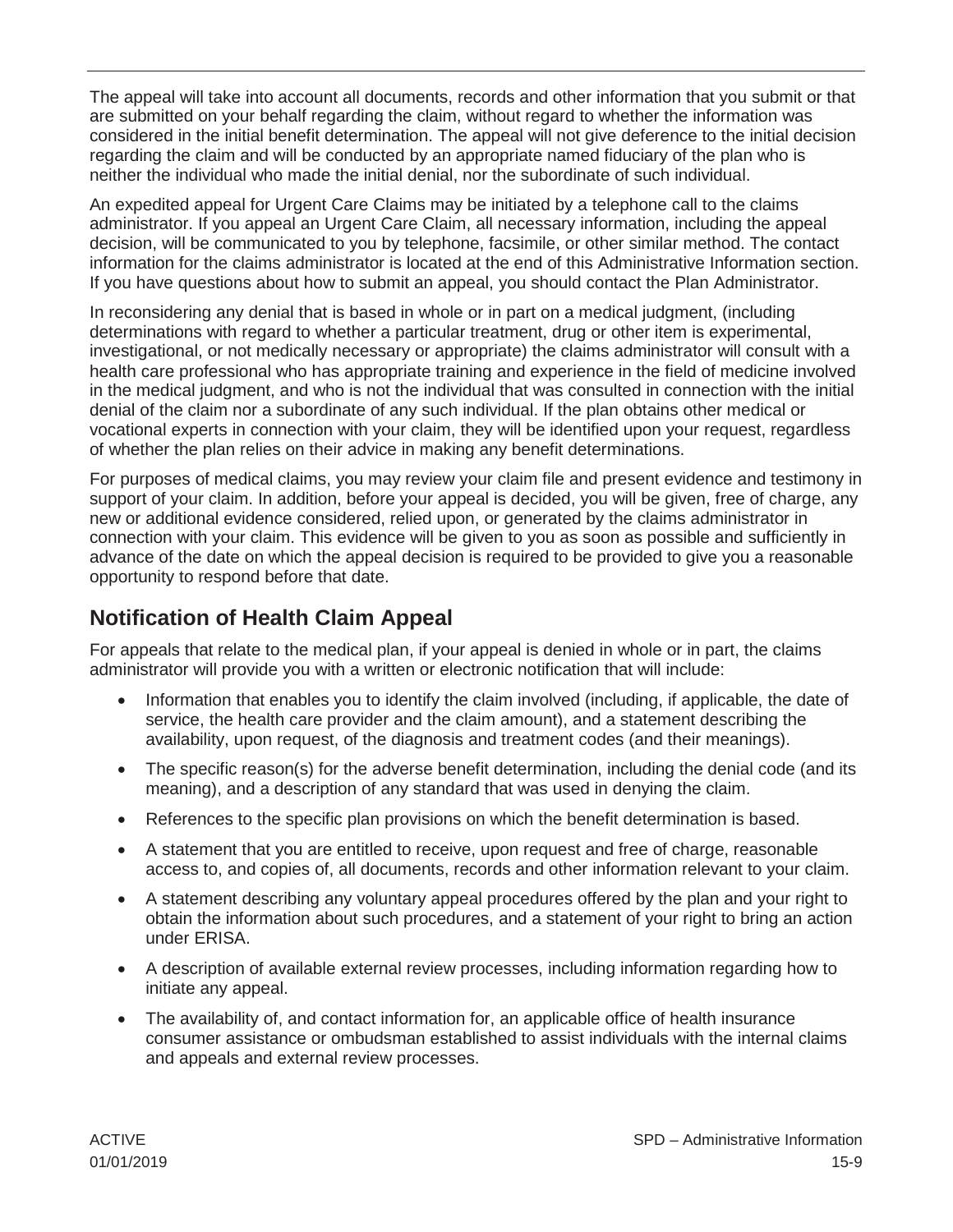For appeals that relate to any other health plan, including the dental plan, vision plan, employee assistance program, and health care flexible spending account, if your appeal is denied in whole or in part, the claims administrator will provide you with a written or electronic notification that will include:

- The reasons for the decision, again with reference to the specific plan provisions on which that decision is based;
- A statement that you are entitled to receive, upon request and free of charge, reasonable access to and copies of pertinent documents, records, and other information relevant to your claim for benefits; and
- A statement describing any voluntary appeal procedures offered by the plan and your right to bring a civil action under ERISA Section 502(a) following an adverse benefit determination on review.

In all cases, if an internal rule, guideline, protocol, or other similar criterion was relied upon in making the denial, either a copy of or statement that such rule, guideline, protocol, or other similar criterion was relied upon in making the determination will be provided free of charge to you upon request. If the denial is based on a medical necessity or experimental treatment or similar exclusion or limit, an explanation of the scientific or clinical judgment for the denial, applying the terms of the plan to your medical circumstances, or a statement that such an explanation is available will be provided to you free of charge upon request.

The plan's claims review procedures do not generally include any voluntary levels of appeal (such as voluntary arbitration). Although, you may request an external review of certain types of medical plan claims. This external review process is completely voluntary.

## **Your Right to an External Review**

Federal law gives you the right, in certain circumstances, to have an adverse benefit determination reviewed by an external independent review organization after you exhaust your rights under the internal claims and appeals procedure. The following is a general description of the external review process. However, you should review your notice of adverse benefit determination carefully. The notice may contain updated information in the event the external appeals process changes.

### **Types of Eligible Determinations**

The external review process under the medical plan gives you the opportunity for review of a final internal adverse benefit determination, and in limited cases, an adverse benefit determination conducted pursuant to applicable law. Your request will be eligible for external review only if it qualifies as one of the following:

- Medical Judgment Claims and Appeals: External review procedures apply to adverse benefit determinations that involve medical judgments (including those based on medical necessity, appropriateness, health care setting, and level of care, effectiveness of a benefit or experimental or investigational determinations).
- Rescissions of Coverage: External review procedures apply to rescissions of coverage and whether a rescission has any effect on a particular benefit at the time of a rescission.

External review procedures do not apply to any other adverse determination, including eligibility appeals.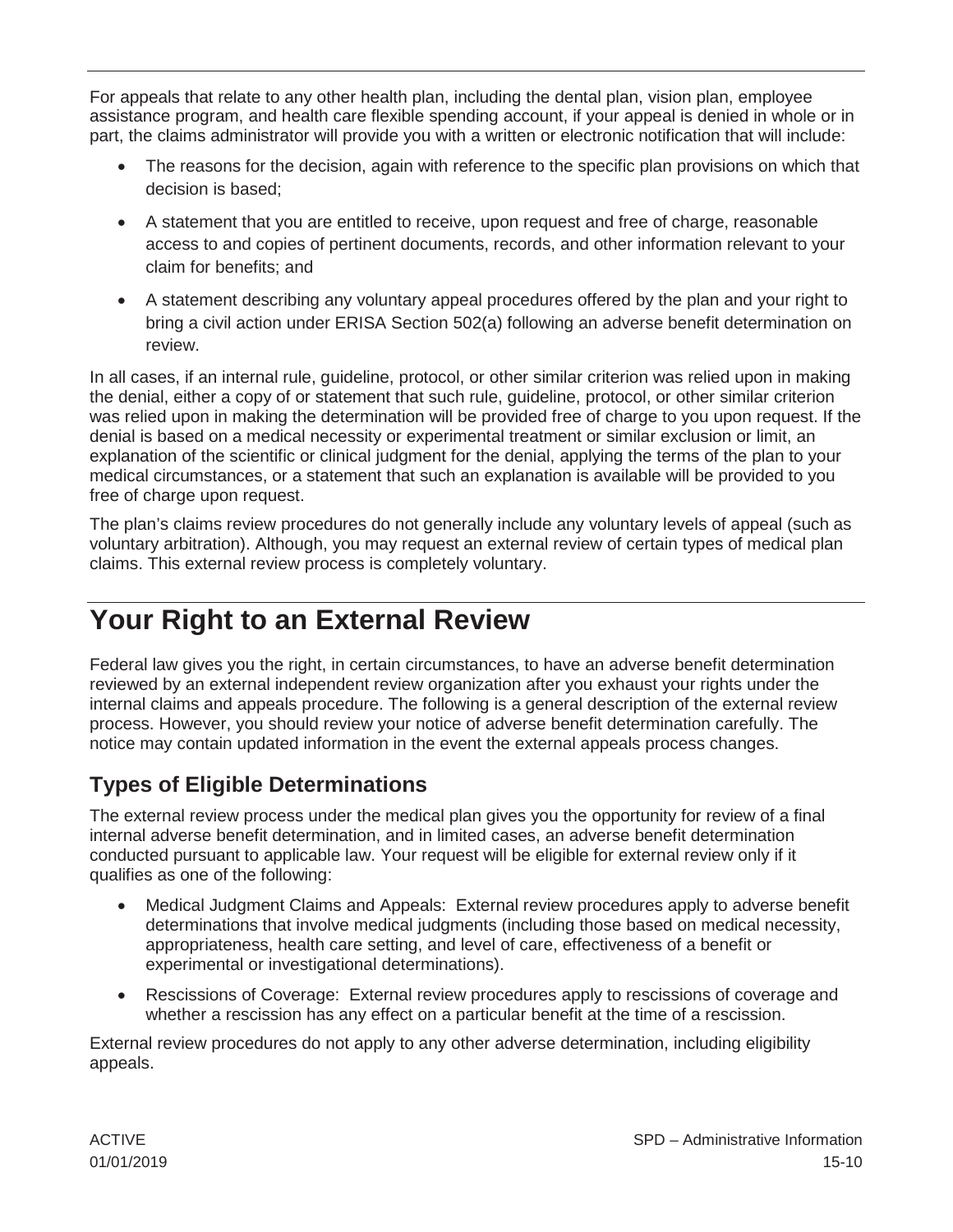#### **External Review Request**

You must submit the request for external review form to the claims administrator within 123 calendar days of the date you received the notice regarding your final internal adverse benefit determination (or adverse benefit determination, if applicable). If the last filing date would fall on a Saturday, Sunday, or federal holiday, the last filing date is extended to the next day that is not a Saturday, Sunday, or federal holiday. You also must include a copy of the notice and all other pertinent information that supports your request.

If you file for a voluntary external review, any applicable statute of limitations will be tolled while the external review is pending. The filing of a claim will have no effect on your rights to any other benefits under the plan. However external review is voluntary and you are not required to undertake it before pursuing legal action. If you choose not to file for external review, the plan will not assert that you have failed to exhaust your administrative remedies because of that choice.

Within five business days following the date the external review request is received, the claims administrator will complete a preliminary review to determine whether you meet the requirements for an external review. To be eligible, you must meet the following requirements:

- You are or were covered under the medical plan at the time the item or service was requested or, in the case of a retrospective review, were covered under the medical plan at the time the health care item or service was provided;
- The denied appeal does not relate to your failure to meet the requirements for eligibility under the terms of the medical plan;
- You have exhausted the internal appeal process; and
- You have provided all the information and forms required to process an external review.

If the claims administrator does not adhere to the federal requirements for handling internal claims and appeals, you are deemed to have exhausted the internal claims and appeal process unless such failure was (1) De Minimis; (2) non-prejudicial; (3) attributable to good cause or matters beyond the medical plan's control; (4) in the context of an ongoing good faith exchange of information; and (5) not reflective of a pattern or practice of non-compliance. Upon written request, you are entitled to an explanation of the medical plan's basis for asserting that it meets this standard.

Within one business day after completing the preliminary review, the claims administrator will send you a written notice regarding your request. If the request is complete but not eligible for external review, the notice will include the reasons for its ineligibility and contact information. If the request is not complete, the notice will describe the information or materials needed to make the request complete and you will have the later of the remaining time within the four month filing period or 48 hours following receipt of the notification to perfect your external review request.

#### **Procedures After your External Review Request is Approved**

If your external review request is eligible, the claims administrator will assign it to an Independent Review Organization (IRO) as required under federal law to conduct the external review. The assigned IRO will notify you in writing of the request's eligibility and acceptance for external review. You may submit in writing to the assigned IRO within 10 business days following the date the notice is received additional information that the IRO must consider when conducting the external review. Any additional information received by the IRO from you will be shared with the claims administrator and the plan. Upon receipt of this information by the claims administrator and the plan, the claims administrator may reconsider its prior appeal decision and may reverse the prior denial of the internal appeal. If the claims administrator reverses its decision and fully approves the internal appeal, then your claim will be paid accordingly and the external review will be terminated.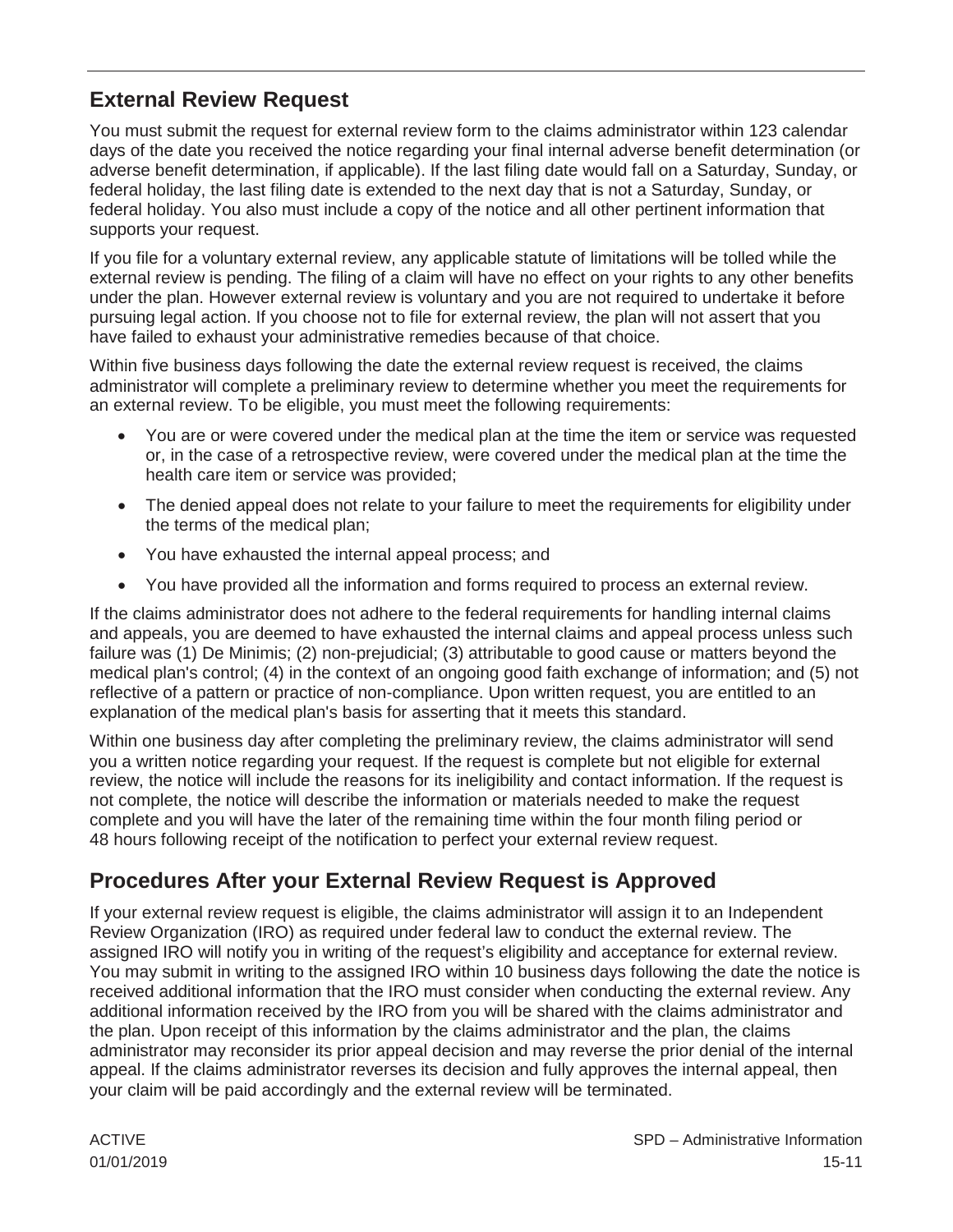If the external review is not terminated as noted above, the IRO will review all information and documents related to your denied internal appeal. The IRO is not bound by any decisions or conclusions reached during the plan's internal claims and appeals process.

In addition to the documents and information provided, the assigned IRO, to the extent the information or documents are available and the IRO considers them appropriate, will consider the following in reaching a decision to the extent required under applicable law:

- Your medical records:
- The attending health care professional's recommendation;
- Reports from appropriate health care professionals and other documents submitted by the plan, you, or your treating provider;
- The terms of your plan to ensure that the IRO's decision is not contrary to the terms of the plan, unless the terms are inconsistent with applicable law;
- Appropriate practice guidelines, which must include applicable evidence-based standards and may include any other practice guidelines developed by the federal government, national or professional medical societies, boards, and associations;
- Any applicable clinical review criteria developed and used by the claims administrator, unless the criteria are inconsistent with the terms of the plan or with applicable law; and
- The opinion of the IRO's clinical reviewer or reviewers after considering the information described in this notice to the extent the information or documents are available and the clinical reviewer or reviewers consider appropriate.

The assigned IRO must provide written notice of the final external review decision within 45 days after the IRO receives the request for external review. After a final external review decision, the IRO must maintain records of all claims and notices associated with the external review process for six years. An IRO must make such records available for examination by the claimant, plan, or state or federal oversight agency upon request, except where such disclosure would violate state or federal privacy laws.

The IRO will deliver a notice of the final external review decision to you and the claims administrator. Upon receipt of a notice of a final external review decision reversing the adverse benefit determination, the plan immediately must provide coverage or payment (including immediately authorizing or immediately paying benefits) for the claim.

### **Expedited External Review Requests**

You may also make an expedited external review request to the claims administrator at the time you receive (1) a denied urgent care internal claim if you have also filed at the same time an internal appeal; (2) a denied urgent care internal appeal; or (3) a denied internal appeal, which concerns an admission, availability of care, conducted stay or medical care item or service for which you have received emergency services and have not been discharged from the facility. Upon receipt of such a request, the claims administrator will determine whether you are eligible for an expedited external review. If you are eligible, the claims administrator will notify you immediately. The IRO will follow the procedures discussed above with respect to standard external reviews, provided that certain procedures will be provided on an expedited basis as follows:

- The claims administrator must provide all documentation with respect to the denied internal claim or appeal immediately to the IRO; and
- Upon a determination that a request is eligible for external review following preliminary review, the claims administrator will assign an IRO. The IRO will provide notice of the external review decision, as expeditiously as the circumstances require, but in no event more than 72 hours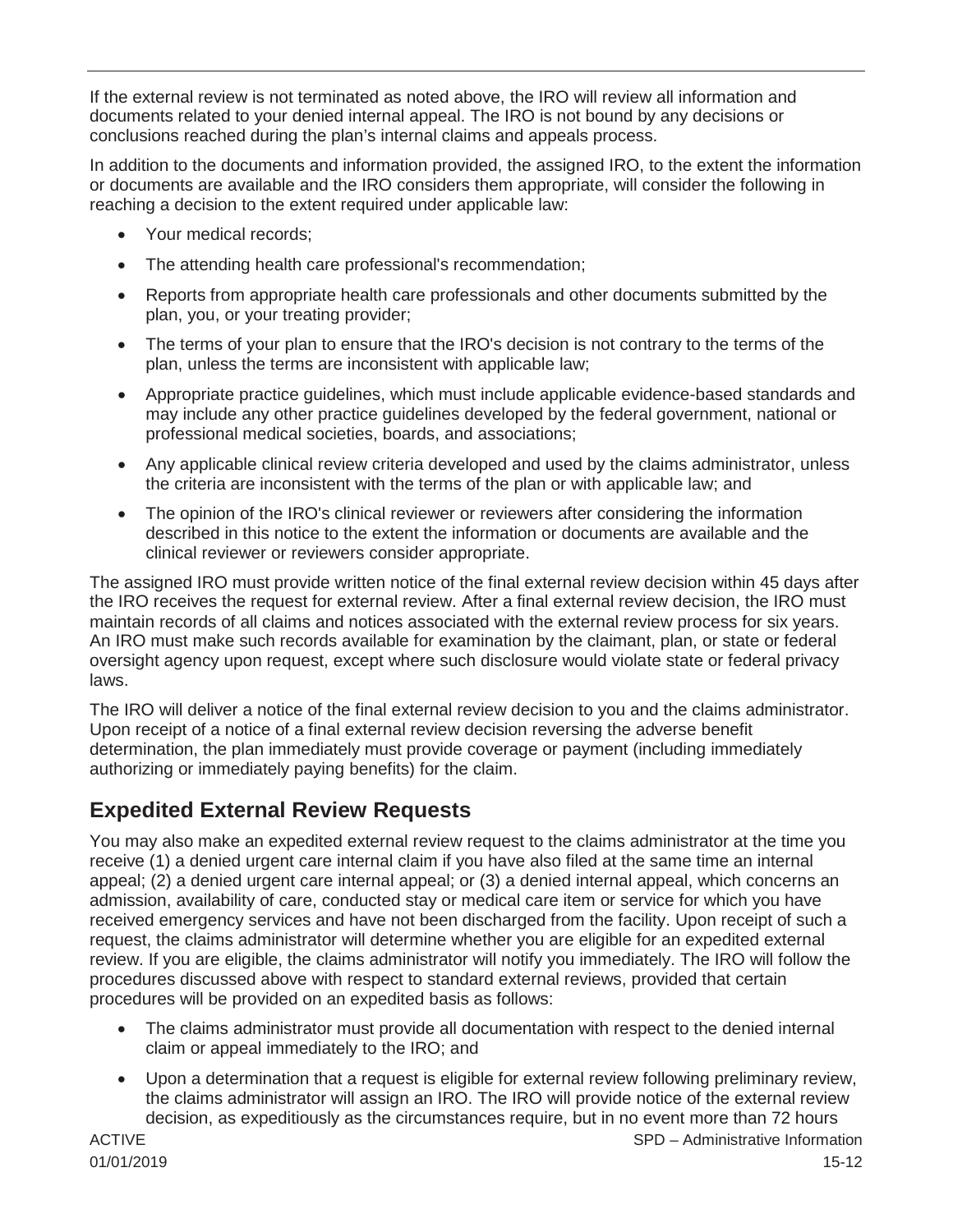after the IRO receives the request for the expedited external review. If the notice is not in writing, within 48 hours after the date of providing that notice, the assigned IRO must provide written confirmation of the decision to you, the claims administrator and the plan.

#### **Foreign Language Assistance (Medical Plan only)**

If you reside in a county where 10% or more of the population is literate in a non-English language (as determined in accordance with data provided by the United States Census Bureau and the United States Department of Labor), the health plan must provide the following language assistance:

- Oral language services in the applicable non-English language for claims, appeals, and external review;
- Upon request, an explanation of benefits (EOB) or other adverse benefit determination in the applicable non-English language; and
- Provide in English versions of EOBs and other adverse benefit determinations a statement in any applicable non-English language indicating how to access the language services.

If you have any questions regarding this foreign language assistance, please see the statements on your EOBs or otherwise contact the claims administrator or the Benefit Plans Office.

## **Disability Claims Procedures**

You may file claims for disability plan benefits, and appeal adverse claim decisions, either yourself or through an authorized representative you or a court appoints. Benefit programs covered by the disability claim procedures include the Long-Term Disability plan. These procedures may apply to other Benefit Programs if the claims administrator of that program must determine that you (or your dependent) is disabled in order to receive a benefit under that program.

#### **Initial Disability Claims**

If you file a claim for disability benefits, you will receive a notice from the claims administrator regarding the claim according to the procedures described below.

If you file a claim for disability benefits, you will be notified of the plan's benefit determination not later than 45 days after the plan's receipt of the claim. The time period may be extended up to an additional 30 days due to circumstances outside the plan's control. In that case, you will be notified of the extension before the end of the initial 45-day period. If a decision cannot be made within this 30-day extension period due to circumstances outside the plan's control, the time period may be extended up to an additional 30-day extension period, in which case you will be notified of the additional extension before the end of the initial 30 day extension. The notice of extension will explain the standards on which entitlement to a benefit are based, the unresolved issues that prevent a decision, and the additional information needed to resolve those issues. You will be given at least 45 days after receiving the notice to furnish that information.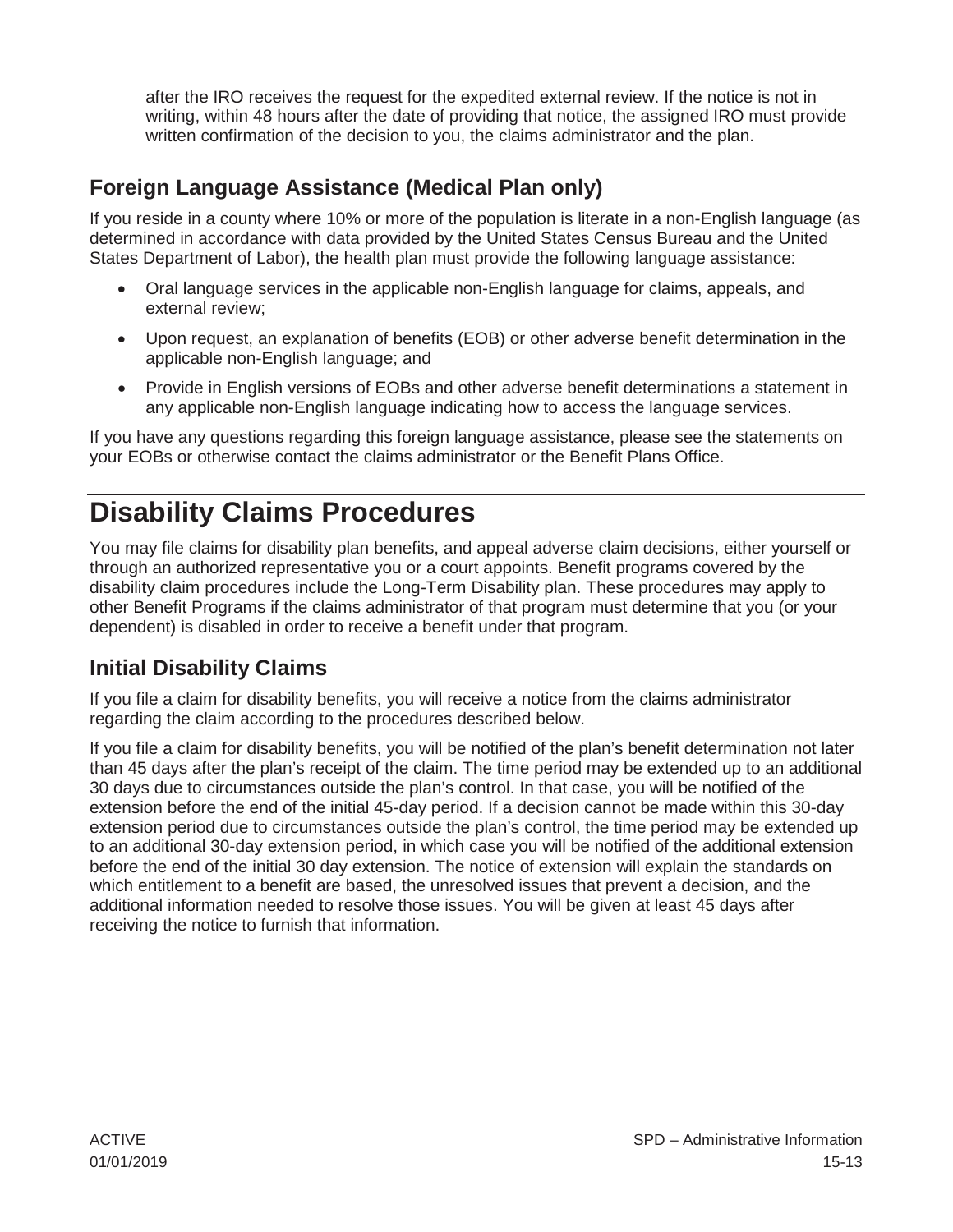#### **Notification of Initial Disability Claim Decision**

The claims administrator will provide you with a written or electronic notification of any adverse benefit determination, including any claim for plan benefits which is denied in whole or in part, that will include:

- The specific reasons for the denial with reference to the specific plan provisions on which the denial was based
- A description of any additional information needed to complete the claim and an explanation of why such information is necessary
- A description of the plan's claim review procedures and applicable time limits
- A statement of your right to bring a civil action under ERISA Section 502(a) following an adverse benefit determination on review.

In all cases, if an internal rule, guideline, protocol, or other similar criterion was relied upon in making the denial, either a copy of or statement that such a rule, guideline, protocol, or other similar criterion was relied upon in making the determination will be provided to you free of charge upon request, or for claims filed after April 1, 2018, a statement that such rule, quideline, protocol or other similar criteria does not exist.

If the denial is based on medical necessity, experimental treatment, or a similar exclusion or limit when applying the terms of the plan to the participant's medical circumstances, an explanation of the scientific or clinical judgment for the denial will be provided, or the denial will state that such an explanation is available upon request at no cost to you.

For claims filed after April 1, 2018, the notice will include:

- A discussion of the decision, including an explanation of the basis for disagreeing with or not following (as applicable) (1) the views that you present of the health care professionals treating you and of the vocational professionals who evaluated you; (2) the views of medical or vocational experts whose advice was obtained on behalf of the Plan, without regard to whether the advice was relied upon in making the benefit determination; and/or (3) a determination made by the Social Security Administration that you are disabled.
- A statement that you are entitled to receive, upon request and free of charge, reasonable access to, and copies of, all documents, records, and other information relevant to your claim of benefits.

### **Appeal of a Disability Claim**

If your claim is denied or you receive some other type of adverse benefit determination, you may request that it be reviewed. You will have 180 days following receipt of an adverse benefit decision to appeal the decision. If you fail to appeal within this period of time, you may not later seek a reconsideration of your claim, and the initial claim determination or other adverse benefit determination will be final.

To file an appeal, you must submit it in writing to the claims administrator. The contact information for the claims administrator is located at the end of this Administrative Information section.

You will be notified of the decision not later than 45 days after the appeal is received. If special circumstances require an extension of time of up to an additional 45 days, you will be notified of such extension during the 45 days following receipt of your request. The notice will indicate the special circumstances requiring an extension and the date by which a decision is expected.

You may submit written comments, documents, records and other information relating to your claim,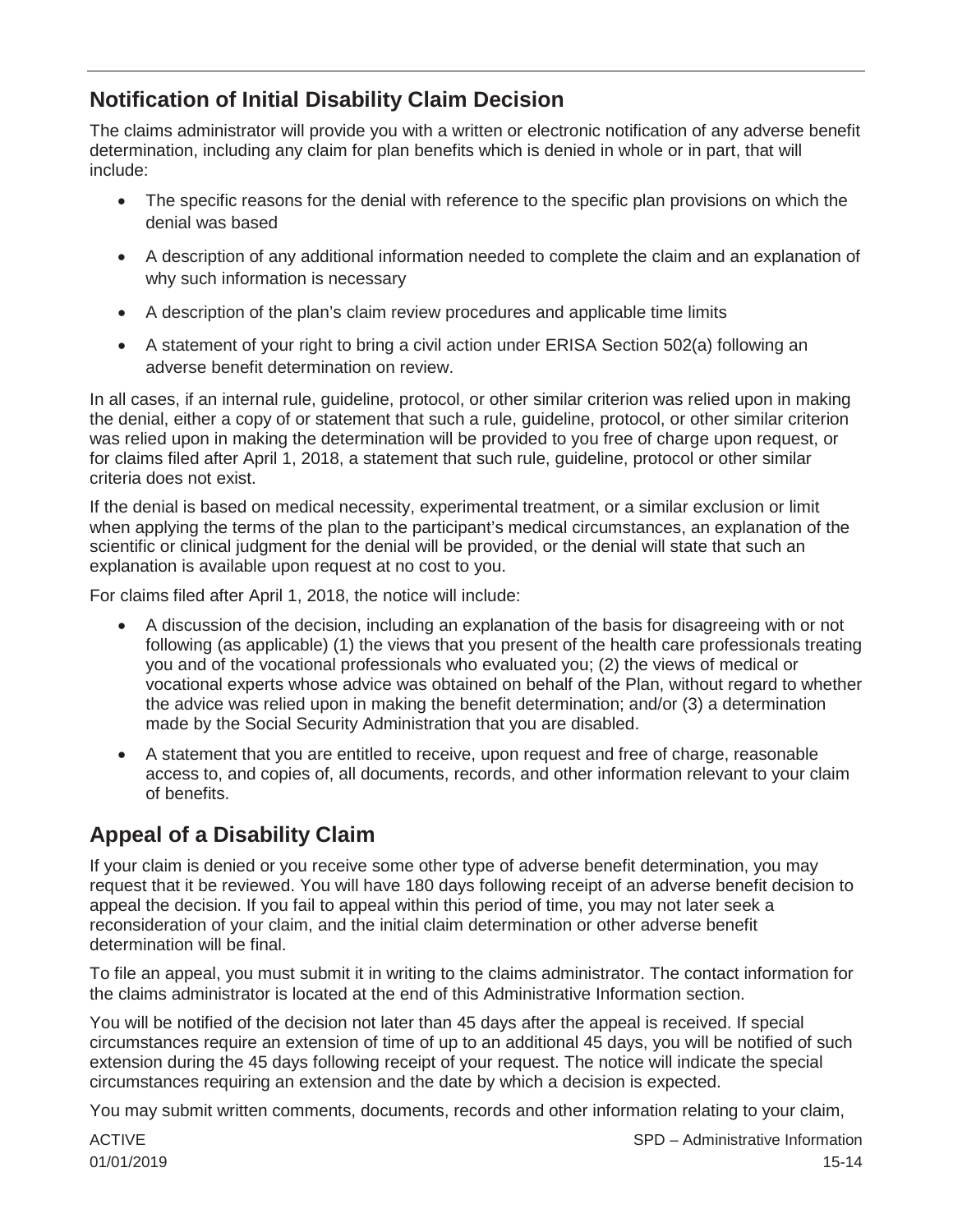whether or not the comments, documents, records or information were submitted in connection with the initial claim. You may also request that the plan provide you, free of charge, copies of all documents, records and other information "relevant" to the claim (as that term is defined in ERISA). The appeal will take into account all documents, records and other information that you submit or that are submitted on your behalf regarding the claim, without regard to whether the information was considered in the initial benefit determination. The appeal will not give deference to the initial decision to deny the claim and will be conducted by an appropriate named fiduciary of the plan who is neither the individual who made the initial denial, nor the subordinate of such individual.

In reconsidering any denial that is based in whole or in part on a medical judgment (including determinations with regard to whether a particular treatment, drug or other item is experimental, investigational, or not medically necessary or appropriate), the appropriate named fiduciary will consult with a health care professional who has appropriate training and experience in the field of medicine involved in the medical judgment, and who is not the individual that was consulted in connection with the initial denial of the claim nor a subordinate of any such individual. If the plan obtains other medical or vocational experts in connection with your claim, they will be identified upon your request, regardless of whether the plan relies on their advice in making any benefit determinations.

For claims filed after April 1, 2018, before your appeal is decided, you will be given, free of charge, any new or additional evidence considered, relied upon, or generated by the claims administrator in connection with your claim. This evidence will be given as soon as possible and sufficiently in advance of the date on which the appeal decision is required to be provided to give you a reasonable opportunity to respond before that date.

#### **Notification of Disability Claim Appeal**

If your appeal is denied in whole or in part, the claims administrator will provide you with a written or electronic notification that will include:

- The reasons for the decision, again with reference to the specific plan provisions on which that decision is based
- Your right to receive, upon request and free of charge, reasonable access to and copies of pertinent documents, records, and other information relevant to your claim for benefits
- Your right to bring a civil action under ERISA Section 502(a) following an adverse benefit determination on review.

In all cases, if an internal rule, guideline, protocol, or other similar criterion was relied upon in making the denial, either a copy of or statement that such rule, guideline, protocol, or other similar criterion was relied upon in making the determination will be provided free of charge to you upon request. If the denial is based on a medical necessity or experimental treatment or similar exclusion or limit, an explanation of the scientific or clinical judgment for the denial, applying the terms of the plan to your medical circumstances, or a statement that such an explanation is available will be provided to you free of charge upon request.

For claims filed after April 1, 2018, the notice will include:

• A discussion of the decision, including an explanation of the basis for disagreeing with or not following (as applicable) (1) the views that you present of the health care professionals treating you and of the vocational professionals who evaluated you; (2) the views of medical or vocational experts whose advice was obtained on behalf of the Plan, without regard to whether the advice was relied upon in making the benefit determination; and/or (3) a determination made by the Social Security Administration that you are disabled.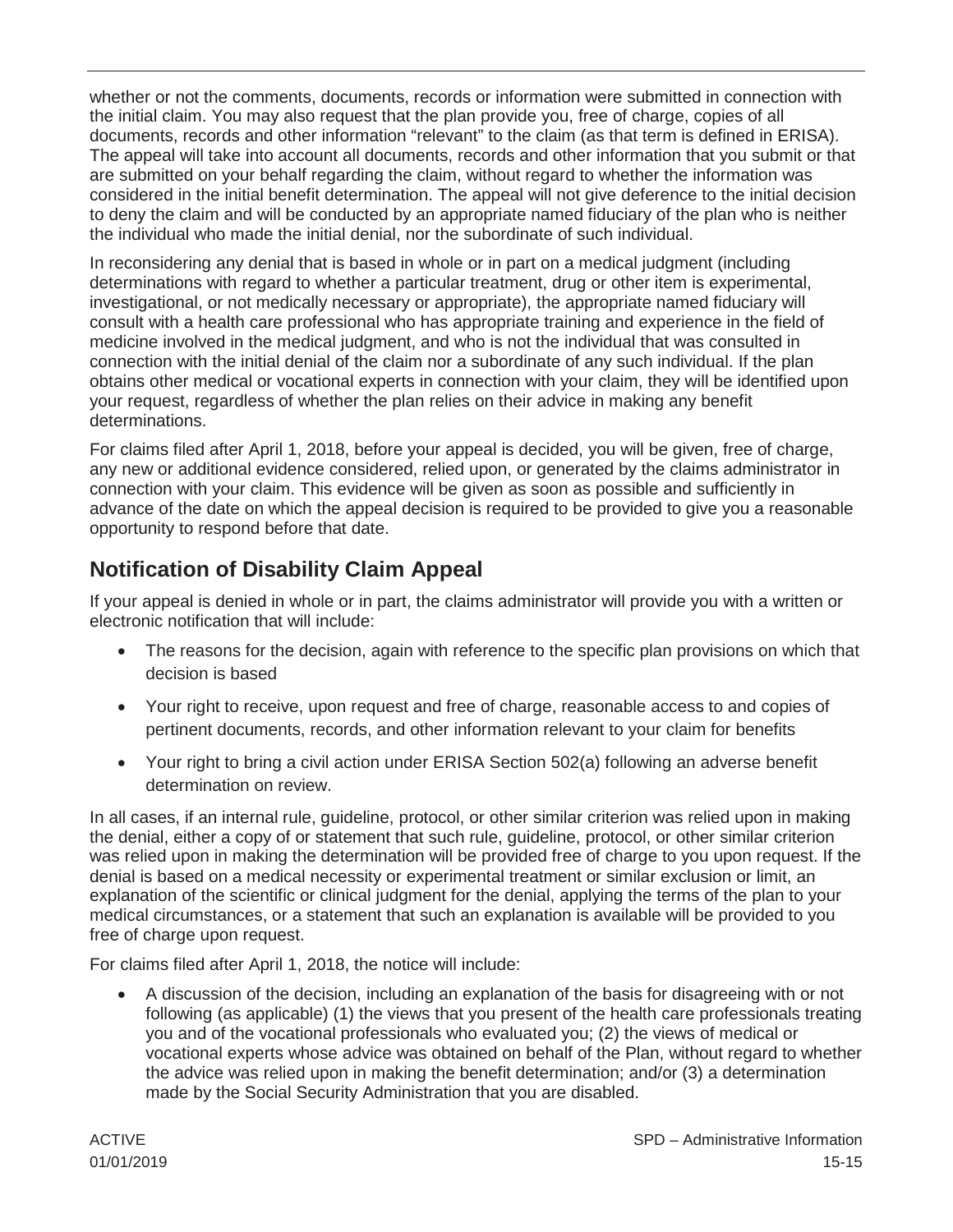x A description of the Plan's limitation period (including the calendar date) for bringing a legal action following a decision on appeal.

Finally, you and the plan may have other voluntary alternative dispute resolution options, such as mediation. One way to find out what may be available is to contact your local U.S. Department of Labor Office and your State insurance regulatory agency.

#### **Foreign Language Assistance**

For claims filed after April 1, 2018, if you reside in a county where 10% or more of the population is literate in a non-English language (as determined in accordance with government data), you will be entitled to receive foreign language assistance services with respect to your claim or appeal. The services that you are entitled to receive are described in the health plan claims section.

## **General Claims Procedures (Non-Health and Non-Disability)**

You may file claims for plan benefits, either yourself or via an authorized representative appointed by you or the court. Either you or your authorized representative may appeal an adverse claim decision. Benefit programs that are covered by the General Claim Procedures include the Pension Plan, the 401(k) Savings Plan, the Life and Accident Coverage Plan and the Long-Term Care Plan. In addition even though the dependent care flexible spending account plan is not subject to ERISA, claims related to that program are also handled under these General Claims Procedures.

### **Initial General Claims (Non-Health and Non-Disability Claims)**

If you file a claim for benefits (other than health or disability benefits), you will receive a notice from the Plan Administrator (or claims administrator for non-retirement benefits) regarding the claim according to the procedures described below.

If you file a claim for non-health or non-disability benefits, you will be notified of the plan's benefit determination not later than 90 days after the plan's receipt of the claim. The time period may be extended up to an additional 90 days due to circumstances outside the plan's control. In that case, you will be notified of the extension before the end of the initial 90-day period.

### **Notification of Initial Claim Decision**

The Plan Administrator (or claims administrator for non-retirement benefits) will provide you with a written or electronic notification of any adverse benefit determination, including any claim for plan benefits which is denied in whole or in part, that will include:

- The specific reasons for the denial with reference to the specific plan provisions on which the denial was based
- A description of any additional information needed to complete the claim and an explanation of why such information is necessary
- A description of the plan's claim review and appeals procedures and applicable time limits
- A statement of your right to bring a civil action under ERISA Section 502(a) following an adverse benefit determination on review and within any applicable time limit.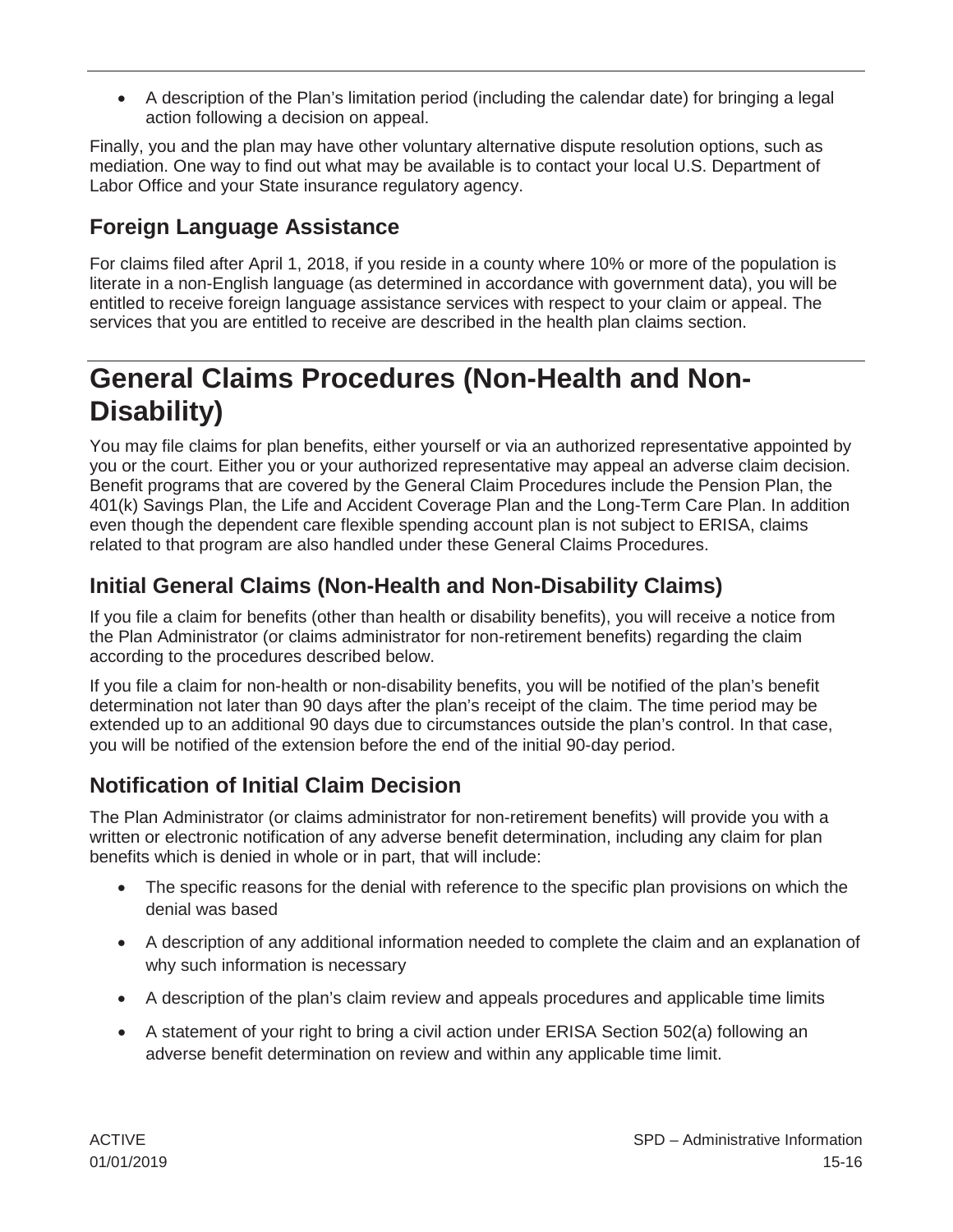### **Appeal of a General Claim (Non-Health and Non-Disability Claim)**

If your claim is denied or you receive some other type of adverse benefit determination, you may request that it be reviewed. You will have 60 days following receipt of an adverse benefit decision to appeal the decision. If you fail to appeal within this period of time, you may not seek a reconsideration of your claim later, and the initial claim determination or other adverse benefit determination will be final.

To file an appeal, you must submit it in writing to the Benefits Appeals Committee (or for nonretirement benefits to the claims administrator). The contact information for the Benefits Appeals Committee and the claims administrator is located at the end of this Administrative Information section.

You will be notified of the decision no later than 60 days after the appeal is received. If special circumstances require an extension of time of up to an additional 60 days, you will be notified of such extension during the 60 days following receipt of your request. The notice will indicate the special circumstances requiring an extension and the date by which a decision is expected.

You may submit written comments, documents, records, and other information relating to your claim, whether or not the comments, documents, records, or information were submitted in connection with the initial claim. You may also request that the plan provide you, free of charge, copies of all documents, records, and other information "relevant" to the claim (as that term is defined in ERISA). The appeal will take into account all documents, records and other information that you submit or that are submitted on your behalf regarding the claim, without regard to whether the information was considered in the initial benefit determination.

### **Notification of General Claim Decision on Appeal**

If your appeal is denied in whole or in part, the Benefits Appeals Committee, Plan Administrator, or claims administrator will provide you with a written or electronic notification that will include:

- The reasons for the decision, again with reference to the specific plan provisions on which that decision is based
- Your right to receive, upon request and free of charge, reasonable access to and copies of pertinent documents, records, and other information relevant to your claim for benefits,
- Your right to bring a civil action under ERISA Section 502(a) following an adverse benefit determination on review, and within any applicable time limit to file the action.

| <b>Plan</b>                            | <b>Appeals</b>                                                                                                                                                    |
|----------------------------------------|-------------------------------------------------------------------------------------------------------------------------------------------------------------------|
| Pantex NB Plan - Pension               | Upon receipt of an adverse benefit determination, the Member shall have<br>180 days following receipt of the notice to request an appeal of the<br>determination. |
| MTC Plan - Pension                     | Upon receipt of an adverse benefit determination, the Member shall have<br>180 days following receipt of the notice to request an appeal of the<br>determination. |
| PGU Plan - Pension                     | Upon receipt of an adverse benefit determination, the Member shall have<br>180 days following receipt of the notice to request an appeal of the<br>determination. |
| Pantex Non-Bargaining Plan -<br>401(k) | Upon receipt of an adverse benefit determination, the Member shall have<br>one year following receipt of the notice to request an appeal of the<br>determination. |
| <b>ACTIVE</b>                          | SPD - Administrative Information                                                                                                                                  |

The following table summarizes the deadlines for filing an appeal.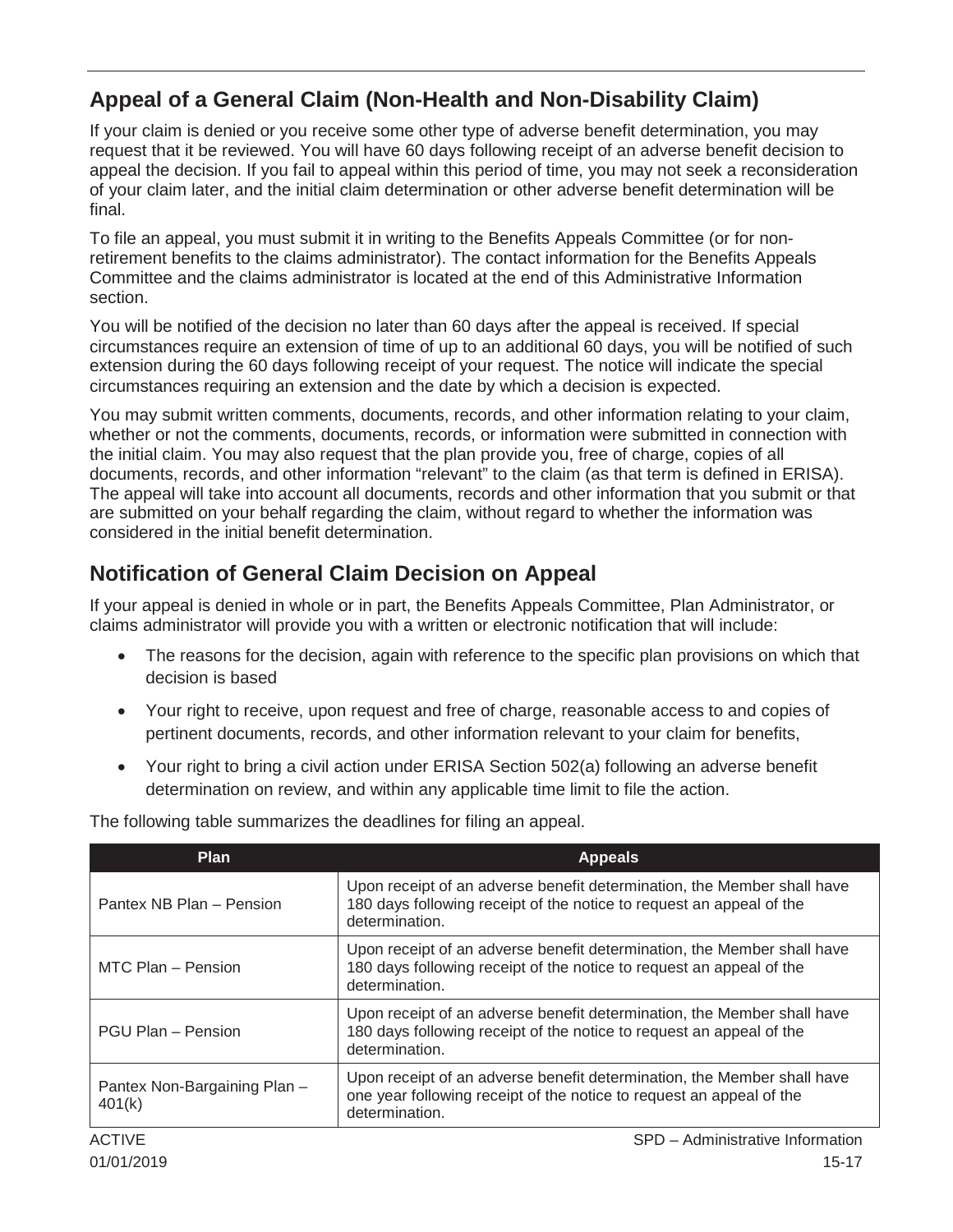| <b>Plan</b>                     | <b>Appeals</b>                                                                                                                                                    |
|---------------------------------|-------------------------------------------------------------------------------------------------------------------------------------------------------------------|
| Pantex Bargaining Plan - 401(k) | Upon receipt of an adverse benefit determination, the Member shall have<br>one year following receipt of the notice to request an appeal of the<br>determination. |
| Y-12 Plan - Pension             | Upon receipt of an adverse benefit determination, the Member shall have<br>one year following receipt of the notice to request an appeal of the<br>determination. |
| $Y-12$ Plan – 401(k)            | Upon receipt of an adverse benefit determination, the Member shall have<br>one year following receipt of the notice to request an appeal of the<br>determination. |

## **Legal Process**

Any legal process relating to a benefit plan should be directed to the plan's Agent for Service of Legal Process, which is:

CT Corporation System 300 Montvue Road Knoxville, TN 37919-5546

CT Corporation System 1999 Bryan Street Suite 900 Dallas, Texas 75201-3136

Legal process may also be served upon the plan trustee (where applicable) or the Plan Administrator.

## **Plan Termination and Amendment**

The Company expects and intends to continue the plans in your benefits program, but reserves its right to amend and/or terminate each of the plans, in whole or in part, without notice. The Company may also increase or decrease its contributions or the participants' contributions to the plans.

The Company's decision to terminate or amend a plan may be due to changes in federal or state laws governing pension or welfare benefits, the requirements of the Internal Revenue Code or ERISA, or any other reason. A plan change may result in the transfer of plan assets and liabilities to another plan or split a plan into two or more parts. If the Company does terminate or amend a plan, it may decide to set up a different plan providing similar or identical benefits, but it is under no obligation to do so.

If the Pension Plan or 401(k) Savings Plan is terminated while you are an employee of the Company, you will become immediately vested in your accrued retirement benefit under the Pension Plan or the entire value of your 401(k) Savings Plan account, as applicable.

If a welfare plan is terminated, you will not have any further rights, other than the payment of benefits for covered losses or expenses incurred before the plan was terminated. The amount and form of any final benefit you or your beneficiary receives will depend on any insurance contract provisions affecting the plan and the Company's decisions.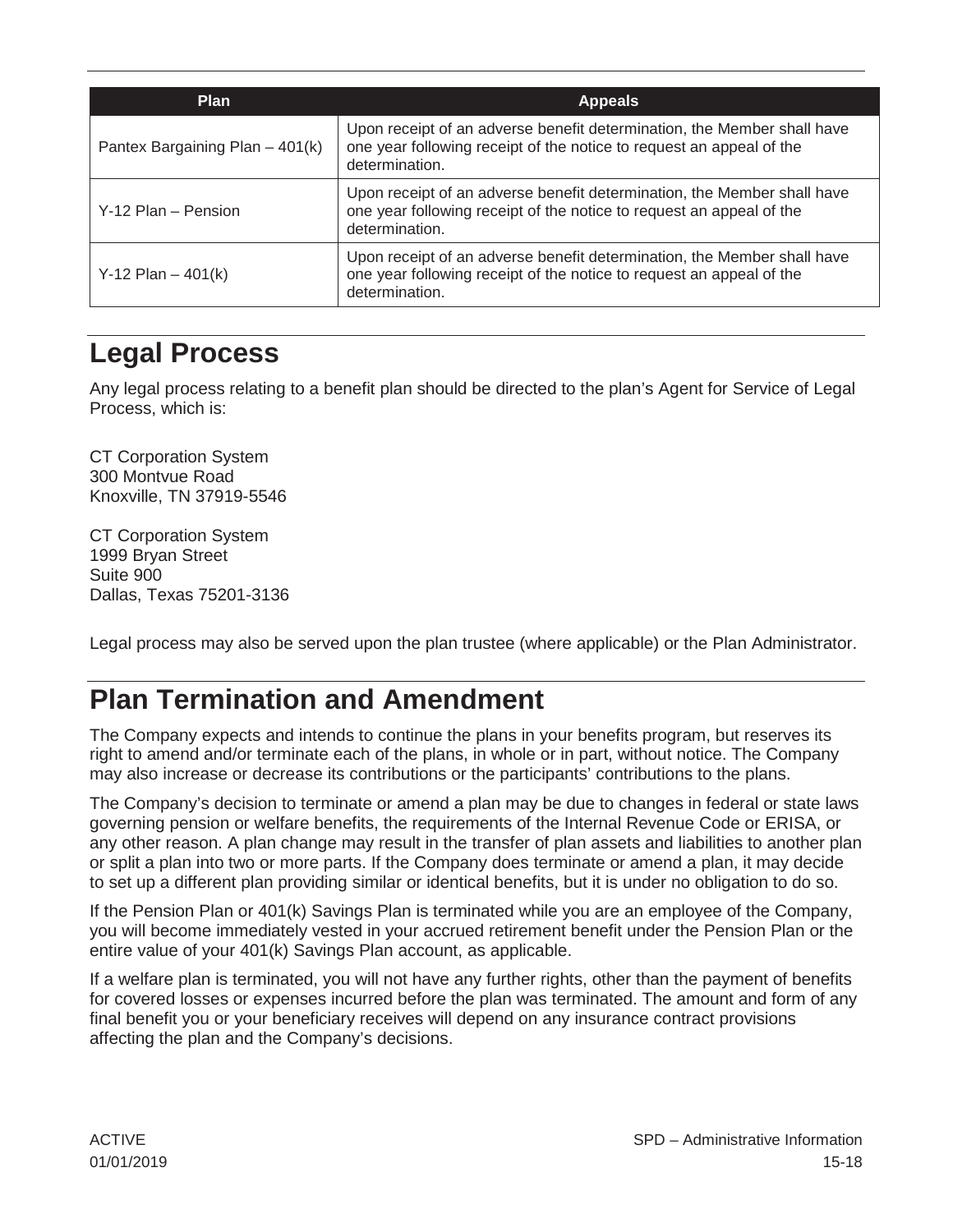## **Special Pension and 401(k) Savings Provisions**

There are a few special provisions that apply only to the 401(k) Savings Plan and Pension Plan.

#### **Maximum Benefits**

Federal tax laws impose certain limitations on the benefits and contributions under qualified retirement plans. These limitations generally apply only to highly compensated employees. You will be notified if these limitations apply to you. More information is available from the Benefit Plans Office.

#### **Top-Heavy Provisions**

Under current tax law, the Pension Plan and 401(k) Savings Plan are required to contain provisions that apply in the event that a significant portion of the plan's benefits are payable to highly compensated employees. These provisions – called "top-heavy" rules – provide for accelerated vesting of plan benefits and certain minimum benefit accruals in the event the plans become topheavy. The plans are not top-heavy now. The top-heavy rules are not likely to affect your benefits under the plans.

A more detailed explanation of the provisions will be provided if these plans ever become top-heavy.

#### **Assets Upon Termination**

If the 401(k) Savings Plan terminates, participants' accounts will be distributed after plan expenses are paid. The trustee will make account distributions as instructed by the Plan Administrator.

Any assets remaining in the Pension Plan after all liabilities to participants and Beneficiary(ies) are satisfied, and after all expenses are paid, will revert to the Company.

#### **Pension Benefit Guaranty Corporation**

Your pension benefits under the Pension Plan are insured by the Pension Benefit Guaranty Corporation (PBGC), a federal insurance agency. If the plan terminates without enough money to pay all benefits, the PBGC will step in to pay pension benefits, within limits applicable at that time.

The PBGC guarantee generally covers:

- Normal and early retirement benefits
- Disability benefits payable by the Pension Plan if you become disabled before the plan terminates
- Certain benefits for your survivors.

The PBGC guarantee generally does not cover:

- Benefits greater than the maximum guaranteed amount set by law for the year in which the plan terminates
- Some or all of benefit increases and new benefits-based plan provisions that have been in place for fewer than five years at the time the plan terminates
- Benefits that are not vested because you have not worked long enough for the Company
- Benefits for which you have not met all of the requirements at the time the plan terminates
- Certain Early Retirement payments (such as supplemental benefits that stop when you become eligible for Social Security) that result in an Early Retirement monthly benefit greater than your monthly benefit at the plan's Normal Retirement age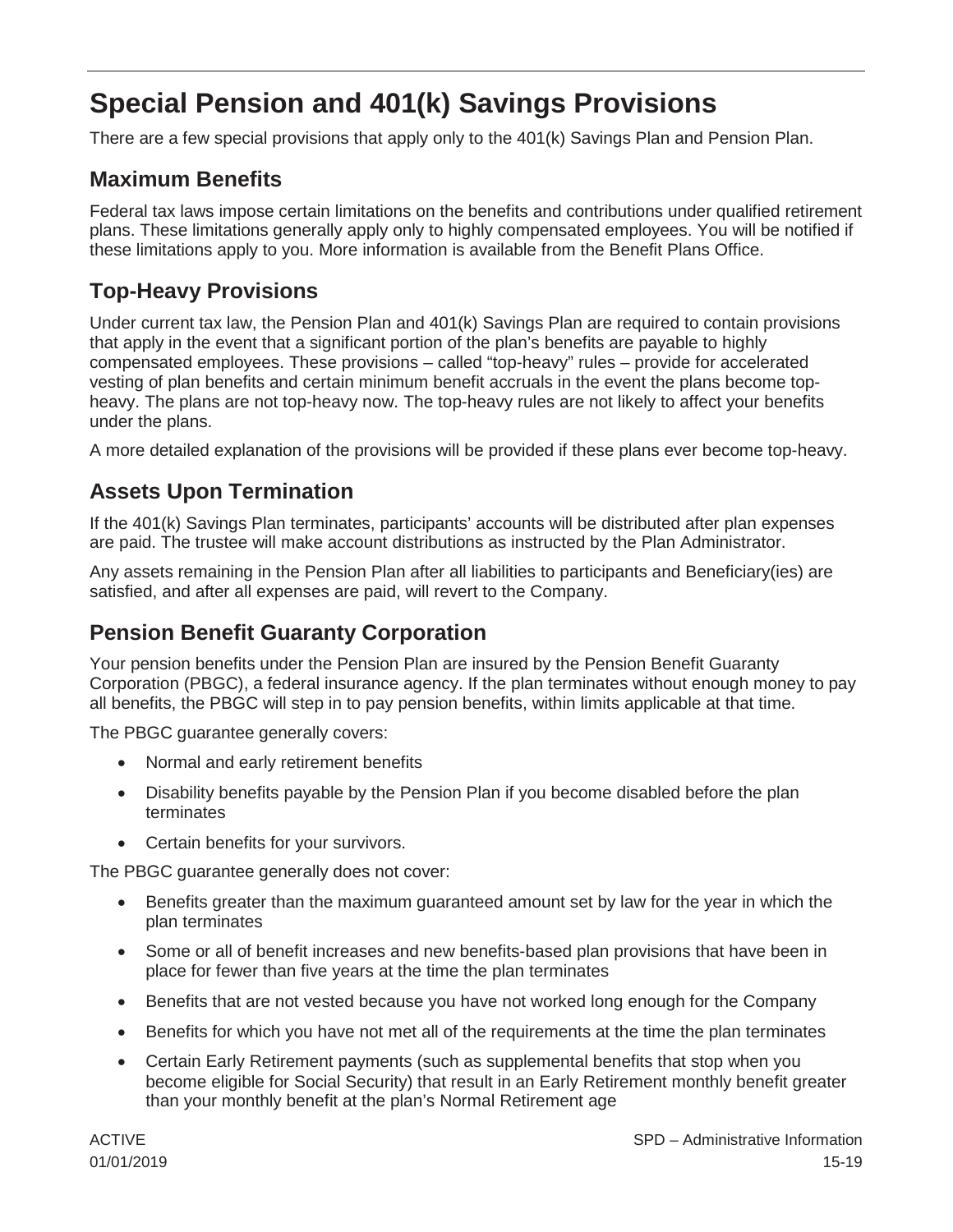• Non-pension benefits such as health insurance, life insurance, certain death benefits, vacation pay, and severance pay.

Even if certain of your benefits are not guaranteed, you still may receive some of those benefits from the PBGC depending on how much money your plan has, and on how much the PBGC collects from employers.

For more information about the PBGC and the benefits it guarantees, ask the Plan Administrator or contact the PBGC's Technical Assistance Division, 1200 K Street N.W., Washington, D.C. 20005- 4026, or call 202-326-4000 (not a toll-free number). TTY/TDD users may call the federal relay service toll-free at 1-800-877-8339 and ask to be connected to 202-326-4000. Additional information about the PBGC's pension insurance program is available through the PBGC's website on the Internet at https://www.pbgc.gov.

#### **Assignment or Alienation of Benefits**

Except as required by applicable law (such as a qualified domestic relations order), benefits provided under the Pension Plan and 401(k) Savings Plan are not subject to assignment, alienation, attachment, lien, garnishment, levy, pledge, bankruptcy, execution, or any other form of transfer.

#### **Qualified Domestic Relations Order**

A qualified domestic relations order (QDRO) is a legal judgment, decree, or order that recognizes the rights of another individual under the 401(k) Savings Plan or Pension Plan with respect to child or other dependent support, alimony or marital property rights.

In the event of a QDRO, benefits under the Pension Plan and 401(k) Savings Plan may be payable to someone other than your designated Beneficiary to satisfy a legal obligation you may have to a Spouse, former Spouse, child or other dependent. Your Pension Plan or 401(k) Savings Plan benefits will be reduced by the benefits payable under the QDRO to someone else.

There are specific requirements which a domestic relations order must meet to be recognized by the Plan Administrator as a QDRO, and specific procedures regarding the amount and timing of payments. If you are affected by such an order, you will be notified by the Benefit Plans Office. Participants and Beneficiary(ies) may obtain, without charge, a copy of the plan's procedures governing QDROs from the Plan Administrator.

#### **Qualified Medical Child Support Order**

A qualified medical child support order (QMCSO) is a legal order requiring a parent to provide medical support to a child (for example, in cases of legal separation or divorce). In order to qualify as a QMCSO, the medical support order must be a judgment, decree or order that is issued by an appropriate court or administrative agency and contains certain information. A QMCSO must be provided to the Plan Administrator. A QMCSO must be specific as to the plan, the participant whose child(ren) is (are) to be covered, the type of coverage, the child(ren) to be covered and the length of coverage. The QMCSO may not require the plan to provide coverage for any type or form of benefit, or any option, not otherwise provided under the terms of the plan.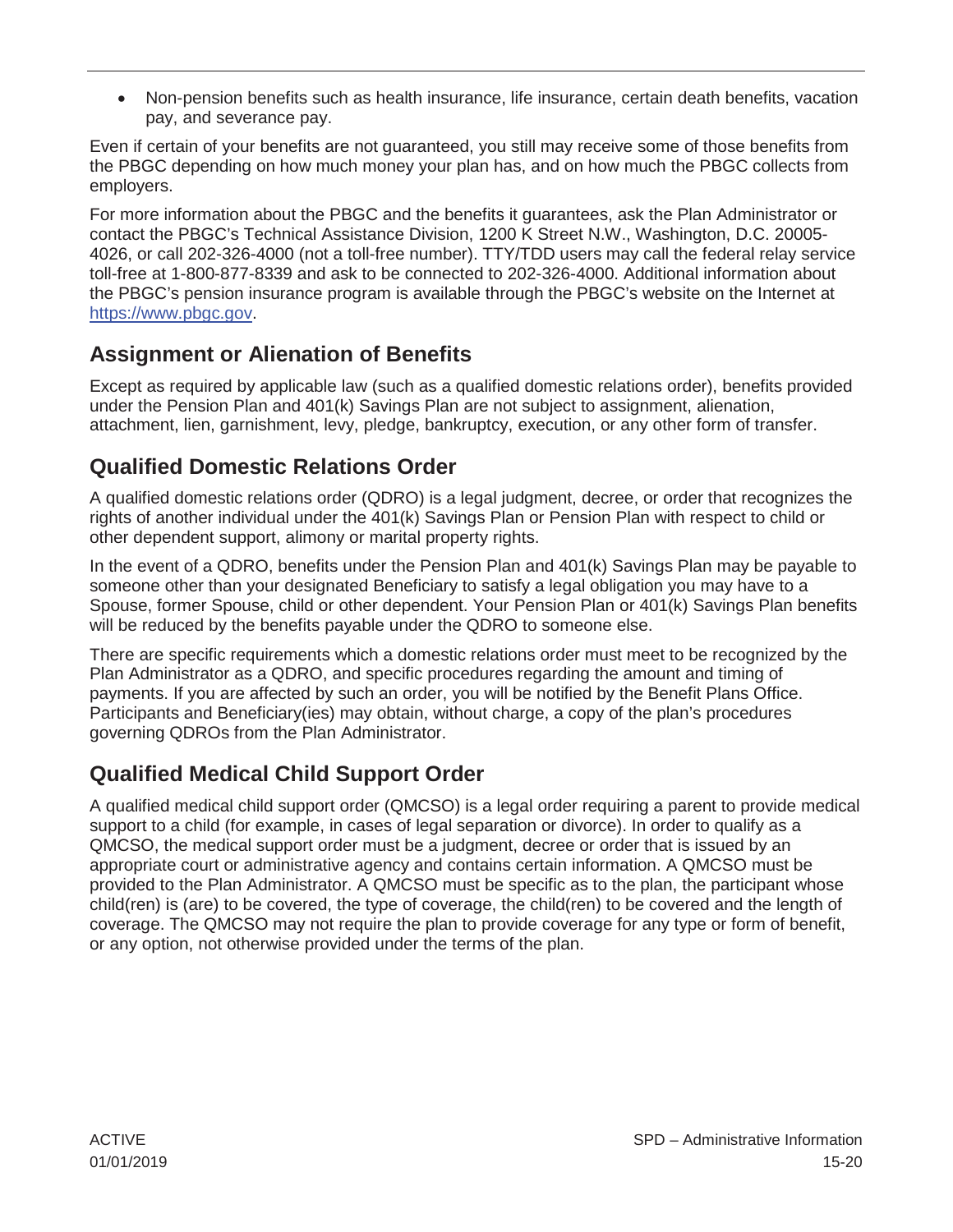## **Health Insurance Portability and Accountability Act (HIPAA)**

The health plans operate in accordance with regulations under the Health Insurance Portability and Accountability Act (HIPAA) with respect to protected health information (PHI). For purposes of the plans, PHI generally consists of individually identifiable information about you or your dependents, including health and demographic information that relates to your or their eligibility for all group health benefits under the plans. Additional information about your rights under HIPAA is provided separately in a Notice of Privacy Practices.

### **Newborns' and Mothers' Health Protection Act of 1996**

Group health plans and health insurance issuers generally may not, under federal law, restrict benefits for any hospital length of stay in connection with childbirth for the mother or newborn child to less than 48 hours following a vaginal delivery or less than 96 hours following a cesarean section. However, federal law generally does not prohibit the mother's or newborn's attending provider, after consulting with the mother, from discharging the mother or her newborn earlier than 48 hours (or 96 hours, as applicable).

In any case, plans and issuers may not, under federal law, require that a provider obtain authorization from the plan or the insurance issuer for prescribing a length of stay not in excess of 48 hours (or 96 hours).

## **Coverage for Reconstructive Surgery Following Mastectomy**

When a covered individual receives benefits for a mastectomy and decides to have breast reconstruction, based on consultation between the attending physician and the patient, the health plan will comply with coverage requirements by the Women's Health and Cancer Rights Act, to include the following:

- reconstruction of the breast on which the mastectomy was performed
- surgery and reconstruction of the other breast to produce symmetrical appearance
- prostheses and physical complications in all stages of mastectomy, including lymphedema

This coverage must be the same as for any other benefit under the plan.

#### L **Genetic Non-Discrimination Act (GINA)**

In accordance with GINA, in no event will the group health plan discriminate against any participant on the basis of genetic information with respect to eligibility, premiums, or contributions.

#### **Compliance with the Affordable Care Act**

It is the Company's policy and intent to comply with all applicable provisions of the Affordable Care Act and its related regulations and other governmental guidance. The Company will investigate fully any complaint that the Company or the health plans have not complied with such laws and regulations and will take steps to remedy any violations should they occur. If you believe that the Company or the health plans have violated a provision of the Affordable Care Act, you are encouraged to share your complaint with the Company by contacting the Benefit Plans Office. Please provide as much information as you can regarding your complaint to help the Company with its investigation. The Company will not retaliate or otherwise discriminate against you if you assert a complaint or take any other action which is protected under the Affordable Care Act.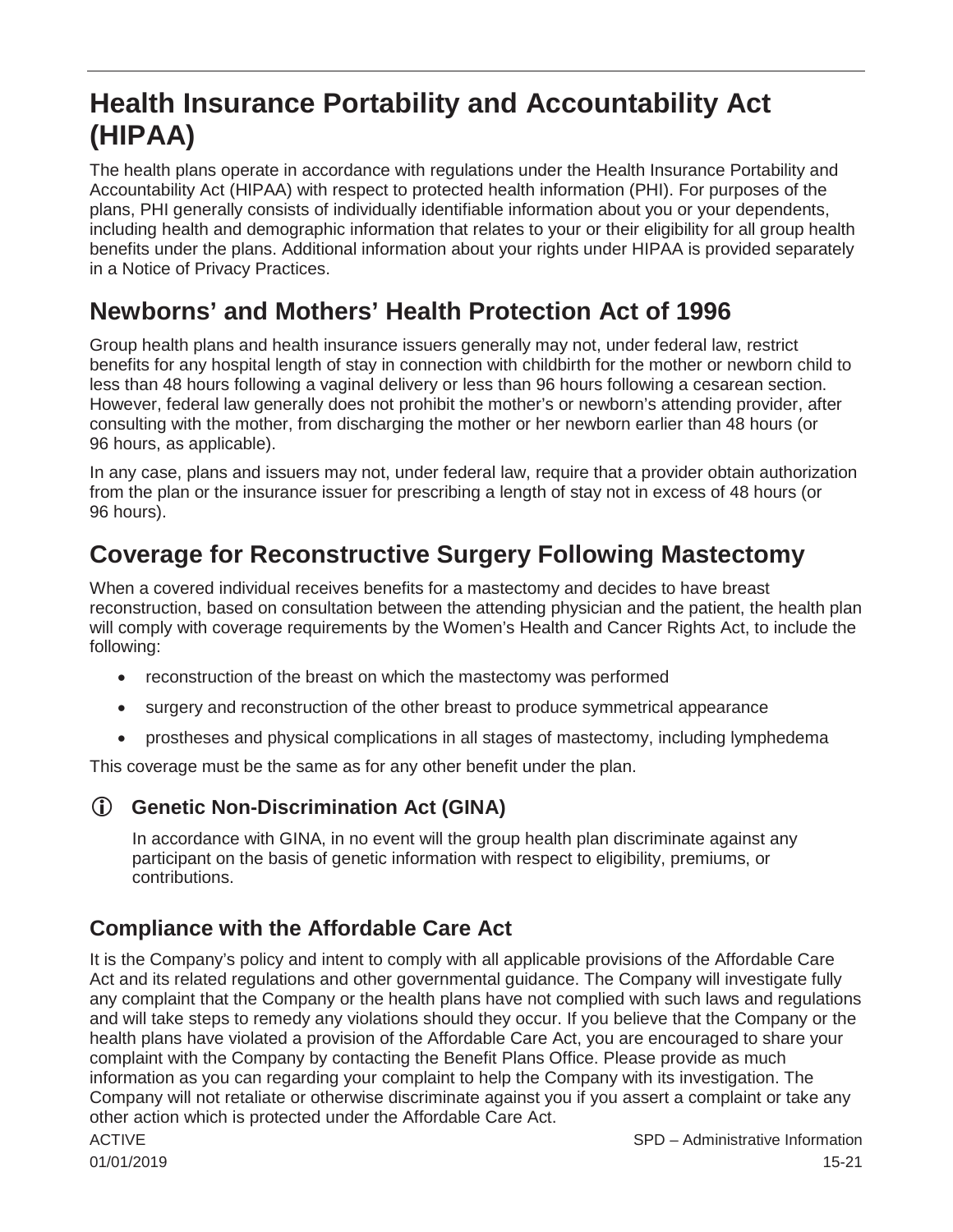# **Other Administrative Facts**

### **Specific Plan Information**

| <b>Plan name</b>                                                                                                                                                              | Plan<br>number | <b>Plan type</b>                               | <b>Plan</b><br>year |  |  |  |
|-------------------------------------------------------------------------------------------------------------------------------------------------------------------------------|----------------|------------------------------------------------|---------------------|--|--|--|
| Retirement Program Plan for Employees of Consolidated<br>Nuclear Security, LLC at the U.S. Department of<br>Energy Facilities at Oak Ridge, Tennessee                         | 001            | <b>Defined Benefit</b>                         | Calendar            |  |  |  |
| Retirement Plan for Bargaining Unit Employees of the Metal<br>Trades Council of Consolidated Nuclear Security, LLC                                                            | 002            | <b>Defined Benefit</b>                         | Calendar            |  |  |  |
| Consolidated Nuclear Security, LLC Retirement Plan for<br>Bargaining Unit Members of the Pantex Guards Union                                                                  | 008            | Defined Benefit                                | Calendar            |  |  |  |
| Consolidated Nuclear Security Retirement Plan for Non-<br><b>Bargaining Pantex Location Employees</b>                                                                         | 010            | Defined Benefit                                | Calendar            |  |  |  |
| Savings Plan for Employees of Consolidated Nuclear Security,<br>LLC at the U.S. Department of Energy<br>Facilities at Oak Ridge, Tennessee                                    | 009            | <b>Defined Contribution</b><br>and 401(k) Plan | Calendar            |  |  |  |
| Consolidated Nuclear Security 401(k) Plan for Bargaining<br>Pantex Location Employees                                                                                         | 012            | Defined Contribution<br>and 401(k) Plan        | Calendar            |  |  |  |
| Consolidated Nuclear Security 401(k) Plan for Non-Bargaining<br><b>Pantex Location Employees</b>                                                                              | 013            | <b>Defined Contribution</b><br>and 401(k) Plan | Calendar            |  |  |  |
| The Group Welfare Benefit Plan for Employees of Certain Employers of the U.S. Department of Energy<br>Facilities at Oak Ridge, Tennessee provides for the following benefits: |                |                                                |                     |  |  |  |
| Group Life Insurance                                                                                                                                                          | 506            | Welfare                                        | Calendar            |  |  |  |
| <b>Business Travel Accident</b>                                                                                                                                               | 506            | Welfare                                        | Calendar            |  |  |  |
| Special Accident Insurance                                                                                                                                                    | 506            | Welfare                                        | Calendar            |  |  |  |
| Health Benefits (Medical, Dental, Vision, Prescriptions)                                                                                                                      | 506            | Welfare                                        | Calendar            |  |  |  |
| Other Consolidated Nuclear Security, LLC Health and Welfare Benefit Plans                                                                                                     |                |                                                |                     |  |  |  |
| Long-Term Disability                                                                                                                                                          | 510            | Welfare                                        | Calendar            |  |  |  |
| Cafeteria Plan                                                                                                                                                                | 511            | Welfare                                        | Calendar            |  |  |  |
| Employee Assistance Plan                                                                                                                                                      | 512            | Welfare                                        | Calendar            |  |  |  |
| Severance Plan for Salaried Employees                                                                                                                                         | 517            | Welfare                                        | Calendar            |  |  |  |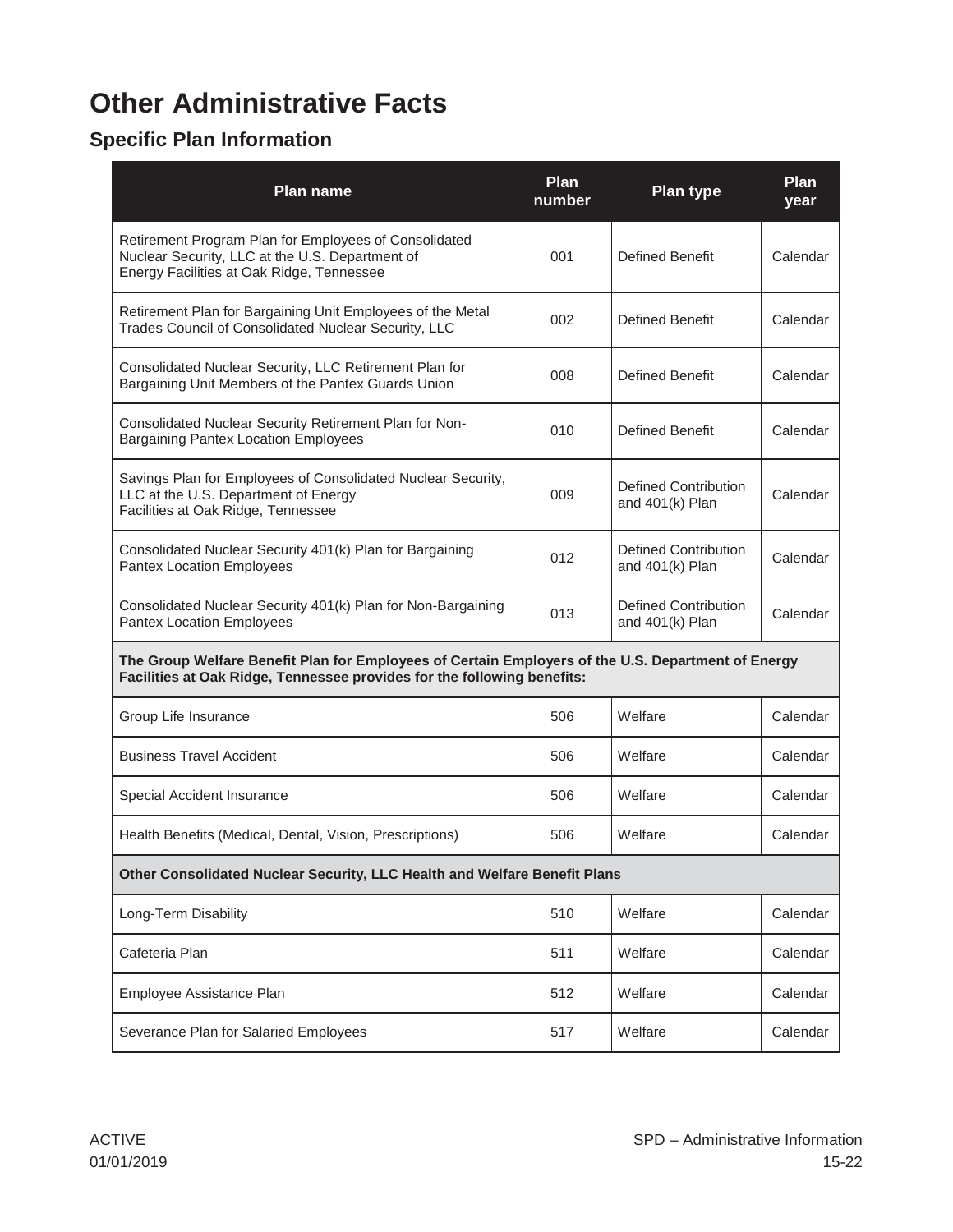| Insurer, Claims Administrator, or Trustee                                                                                                                                                       | <b>Source of</b><br>contributions    | <b>Source of benefits</b>                                                                                                                |  |
|-------------------------------------------------------------------------------------------------------------------------------------------------------------------------------------------------|--------------------------------------|------------------------------------------------------------------------------------------------------------------------------------------|--|
| Northern Trust Company serves as Trustee<br>The Northern Trust Company<br>50 South LaSalle Street<br>Chicago, IL 60675                                                                          | Employee and<br>Company              | Benefits are funded through group annuity<br>contracts and assets in separate investment<br>accounts, all of which are held in one trust |  |
| Voya Financial<br>P.O. Box 55772<br>Boston, MA 02205-5772                                                                                                                                       | Employee and<br>Company              | Benefits are funded by employee contributions,<br>which can be Pre-tax, after tax or Roth basis.                                         |  |
|                                                                                                                                                                                                 |                                      |                                                                                                                                          |  |
| Metropolitan Life Insurance Company                                                                                                                                                             | Employee/Retiree<br>and Company      | Benefits are paid from an insurance contract                                                                                             |  |
| Life Insurance Company of North America                                                                                                                                                         | Employee and<br>Company              | Benefits are paid from an insurance contract                                                                                             |  |
| Medical: Administered by Cigna<br>Dental: Administered by Delta Dental of<br>Tennessee<br>Vision: Administered by Vision Service Plan<br>(VSP)<br>Prescription: Administered by Express Scripts | Employee/Retiree<br>and Company      | Benefits are paid through claims administrator<br>and paid from employee contributions and<br>general assets of the Company.             |  |
|                                                                                                                                                                                                 |                                      |                                                                                                                                          |  |
| Long-term Disability Plan:<br>Cigna Disability (Fully insured)                                                                                                                                  | Employee /<br>Company                | Benefits are paid from an insurance contract                                                                                             |  |
| Company and an outside claims administrator<br>(Met Life Disability)                                                                                                                            | Company                              | Company                                                                                                                                  |  |
| Cafeteria Plan<br>Dependent Care Flexible Spending Account<br>Health Care Flexible Spending Account                                                                                             | Employee (Pre-<br>tax contributions) | Benefits are paid<br>(through a claims administrator) from employee<br>contributions and general assets of the<br>Company                |  |
| Employee Assistance Program - Aetna                                                                                                                                                             | Company                              | Not applicable                                                                                                                           |  |
| Severance Plan for Salaried Employees                                                                                                                                                           | Company                              | Company                                                                                                                                  |  |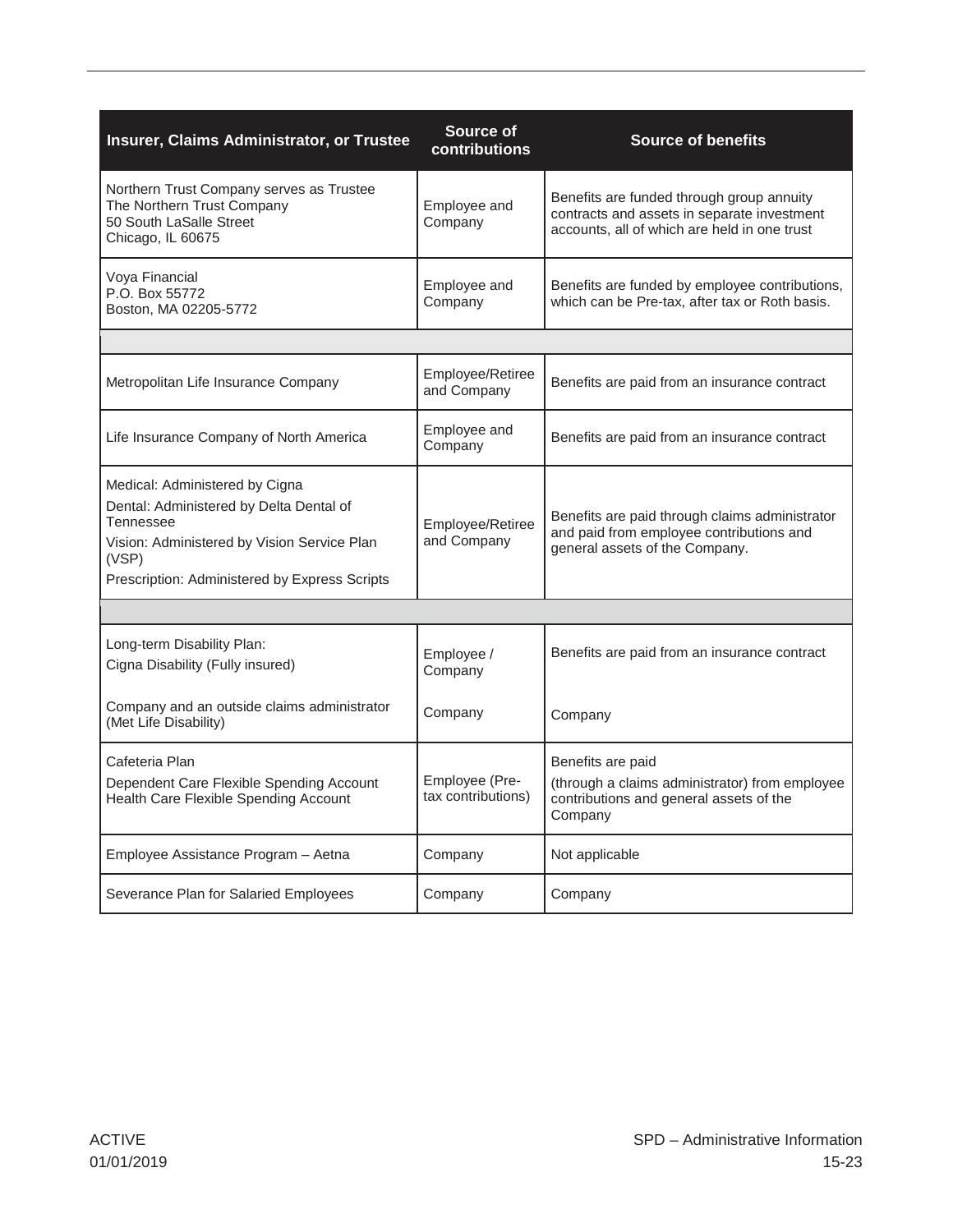## **Your Rights Under COBRA**

The Consolidated Omnibus Budget Reconciliation Act of 1985 (COBRA) requires most employers sponsoring group health plans to offer employees and their eligible family members the opportunity to continue health coverage (called COBRA coverage) in certain circumstances when coverage would otherwise be lost. (For COBRA purposes, a loss of coverage includes an increase in the cost of such coverage.) The plans providing medical, dental, vision, and health care flexible spending account benefits are eligible for COBRA coverage as described in this section. These benefits are referred to in this section as "COBRA Eligible Plans." This portion of the Administrative Information section is considered your "Initial COBRA Notice" and generally explains COBRA continuation coverage, when it may become available to you and your family, and what you need to do to protect the right to receive it.

Certain aspects of COBRA continuation coverage are administered by Allegiance COBRA Services, Inc., which is referred to in this Section as the "COBRA Administrator." The contact information for the COBRA Administrator is:

Plan Administrator Consolidated Nuclear Security, LLC PO Box 2115 602 Scarboro Road Oak Ridge, TN 37831-2115 (865) 574-1500 (877) 861-2255

COBRA continuation coverage is a continuation of coverage under the COBRA-Eligible Plans when coverage would otherwise be lost because of a life event known as a Qualifying Life Event. Specific Qualifying Life Events are identified below. COBRA continuation coverage must be offered to each person who is a "qualified beneficiary." A qualified Beneficiary is someone who will lose coverage under a COBRA-Eligible Plan because of a Qualifying Life Event. Depending on the type of Qualifying Life Event, employees, Spouses of employees, and dependent Child(ren) of employees may be qualified Beneficiary(ies). Qualified Beneficiaries who elect COBRA continuation coverage will be required to pay for COBRA continuation coverage.

In addition to COBRA continuation coverage, you may have other options available to you when you lose group health coverage. For example, you may be eligible to buy an individual plan through the Health Insurance Marketplace. By enrolling in coverage through the Marketplace, you may qualify for lower costs on your monthly premiums and lower out-of-pocket costs. Additionally, you may qualify for a 30-day special enrollment period for another group health plan for which you are eligible (such as a Spouse's plan), even if that plan generally does not accept late enrollees. Additional information is provided below.

## **Eligibility and Coverage**

You will become a qualified beneficiary if you lose your coverage under COBRA-Eligible Plan because either one of the following qualifying events happens:

- Your hours of employment are reduced; or
- Your employment ends for any reason other than your gross misconduct.

Your covered Spouse will become a qualified beneficiary if he or she loses coverage under a COBRA-Eligible Plan because any of the following Qualifying Life Events happens:

- You die:
- Your hours of employment are reduced;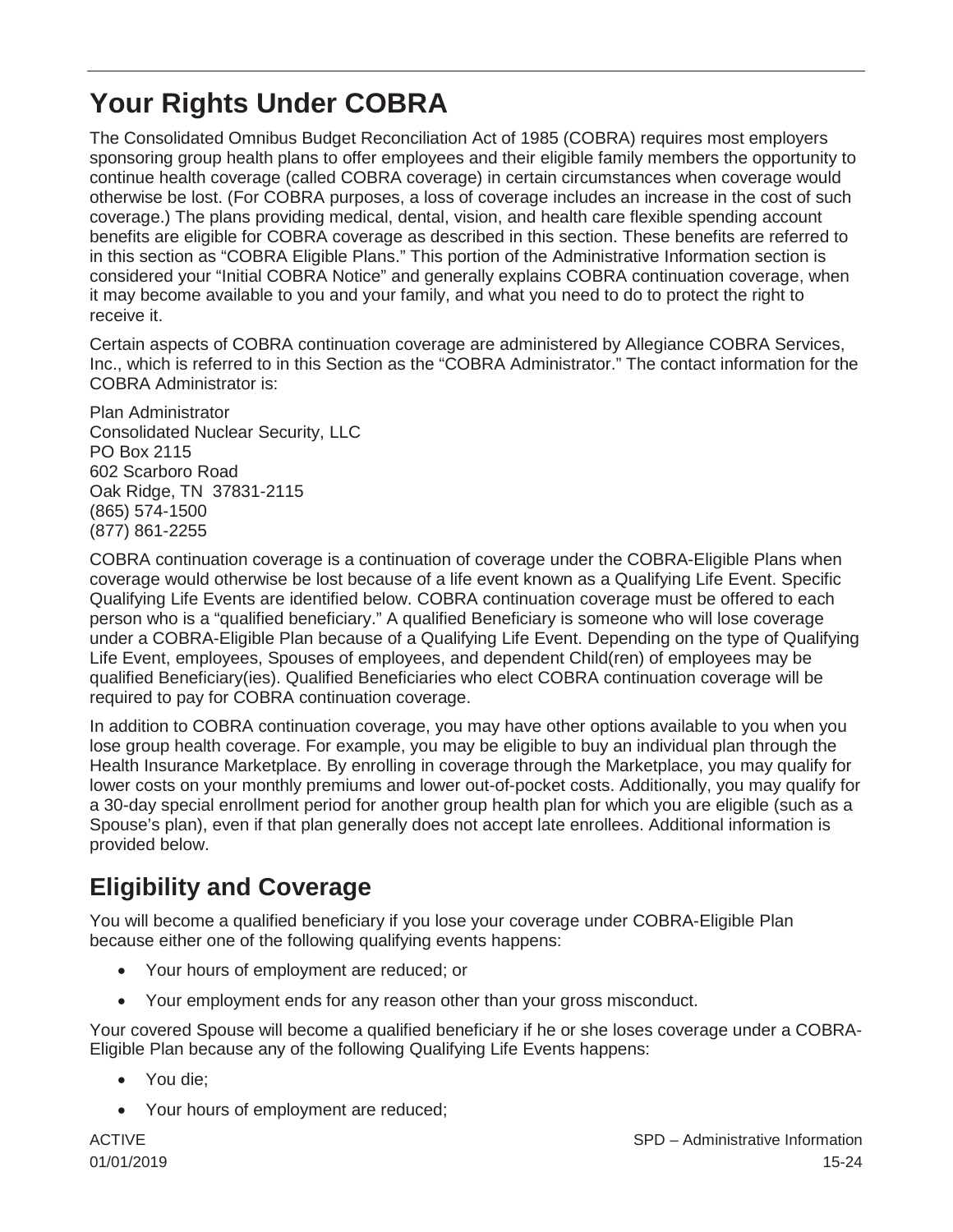- Your employment ends for any reason other than your gross misconduct; or
- You and your Spouse divorce.

Also, if you reduce or eliminate your Spouse's coverage under a COBRA-Eligible Plan in anticipation of a divorce, and a divorce later occurs, then the divorce may be considered a qualifying event for your Spouse even though his or her coverage was reduced or eliminated before the divorce.

Your covered dependent Child(ren) will become qualified Beneficiaries if they lose coverage under a COBRA-Eligible Plan because any of the following Qualifying Life Events happens:

- You die:
- Your hours of employment are reduced;
- Your employment ends for any reason other than your gross misconduct;
- You and your Spouse divorce; or
- The Child stops being eligible for coverage under the Plan as a "dependent child."

Child(ren) born to or placed for adoption with you during the continuation coverage period may also elect continuation coverage, as long as you have elected COBRA coverage for yourself. The coverage period will be determined according to the date of the Qualifying Life Event that gave rise to your COBRA coverage.

Sometimes, filing a proceeding in bankruptcy under Title 11 of the United States Code can be a Qualifying Life Event. If a proceeding in bankruptcy is filed with respect to the Company and that bankruptcy results in the loss of coverage of any retiree employee coverage by a COBRA-Eligible Plan, the retired employee will become a qualified Beneficiary with respect to the bankruptcy. The retired employee's covered surviving Spouse, and covered dependent Child(ren) will also become qualified Beneficiaries if the bankruptcy results in the loss of their coverage under a COBRA-Eligible Plan.

Special rules apply to the health care flexible spending account. You and/or your Eligible Dependent(s) will be able to continue coverage under the health care spending flexible account only if the maximum benefit available to you or your Eligible Dependent(s) for the remainder of the plan year is equal to or more than the maximum amount that you could be required to contribute to the health care flexible spending account for the remainder of the plan year.

## **Required Notice of Qualifying Events**

Under the law, you or a covered Eligible Dependent (or a representative) has the responsibility to inform the Plan Administrator of an initial Qualifying Life Event, such as a divorce or a Child's loss of dependent status under the COBRA-Eligible Plan. To be eligible for continued coverage, you or your covered Eligible Dependent (or a representative) must inform the Benefits Plan Office within 60 days after the later of the event or the date on which coverage would otherwise end because of the event. In addition, in the event of the birth or adoption of a Child after the Qualifying Life Event, you must notify the COBRA Administrator of the birth or adoption of the Child whom you wish to enroll under the COBRA-Eligible Plan. The notice procedures are described below. (The Company must notify the COBRA Administrator of your death, termination of employment or reduction in work hours). If this notice is not timely and properly provided, the qualified Beneficiary will not be permitted to elect COBRA continuation coverage.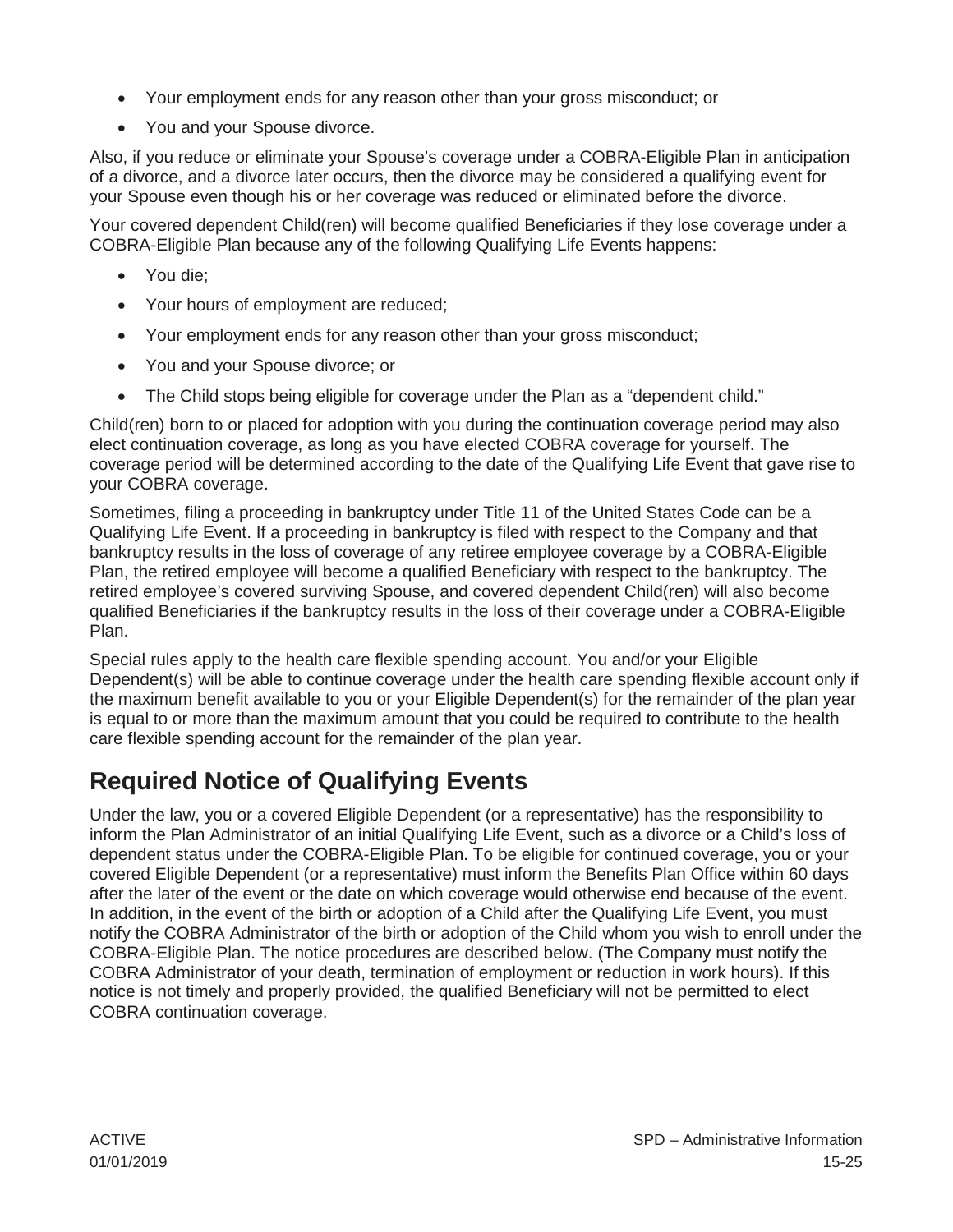## **COBRA Election Period**

Once the COBRA Administrator receives notice that a Qualifying Life Event has occurred, COBRA continuation coverage will be offered, when appropriate, to each of the qualified Beneficiary(ies). Each qualified Beneficiary will have an independent right to elect COBRA continuation coverage for 60 days from the later of the date coverage is lost under the COBRA-Eligible Plan or the date of notification to elect continuation coverage.

To inform the COBRA Administrator that you want COBRA continuation coverage, you must complete the election form and submit it to the COBRA Administrator as directed in the COBRA election notice. If mailed, the election form must be postmarked no later than sixty 60 days after the date of the COBRA election notice provided at the time of the Qualifying Life Event. The following are not acceptable as COBRA elections and will not preserve your COBRA rights: oral communications, including in-person or telephonic statements about an individual's COBRA coverage, and electronic communications (other than by enrolling on-line).

You may elect COBRA continuation coverage on behalf of your eligible Spouse, and you or your Spouse may elect COBRA continuation coverage on behalf of your eligible Child(ren). If you or your eligible Spouse elects COBRA continuation coverage without specifying whether the election is for self-only coverage, the election will be considered to be made on behalf of all other qualified Beneficiary(ies) with respect to that Qualifying Life Event.

Special COBRA rights may apply if you lose coverage because of termination of employment or a reduction in hours of employment and you qualify for a "trade readjustment allowance" or "alternative trade adjustment assistance" under a federal law called the Trade Act of 2002. Generally, in this situation, you may be entitled to a second opportunity to elect COBRA continuation coverage for yourself and certain family members (if you did not already elect COBRA continuation coverage), but only within a limited period of 60 days (or less) and only during the six months immediately after your initial loss of coverage. In addition, eligible individuals can take a tax credit equal to 72.5% of the premiums paid for qualified health insurance, including COBRA coverage. Eligible individuals who elect to claim this tax credit will not be eligible for a premium subsidy through the Marketplace.

If you qualify or may qualify for assistance under the Trade Act, please contact the Benefits Plan Office for additional information. You must contact the Benefits Plan Office promptly after qualifying for assistance under the Trade Act or you will lose these special COBRA rights. More information can be found by visiting www.doleta.gov/tradeact or www.irs.gov/HCTC.

When making the decision of whether to elect COBRA continuation coverage, you should keep in mind that you may have other options. Instead of enrolling in COBRA continuation coverage, there may be other more affordable coverage options for you and your family through the Health Insurance Marketplace, Medicaid, or other group health plan coverage options (such as a Spouse's plan) through what is called a "special enrollment period." Some of these options may cost less than COBRA continuation coverage. You can learn more about many of these options at www.HealthCare.gov or by calling 1-800-318-2596.

You should compare your other coverage options with COBRA continuation coverage and choose the coverage that is best for you. For example, if you move to other coverage you may pay more out of pocket than you would under COBRA because the new coverage may impose a new deductible. When you lose job-based health coverage, it is important that you choose carefully between COBRA continuation coverage and other coverage options, because once you have made your choice, it can be difficult or impossible to switch to another coverage option.

Additional information is provided below.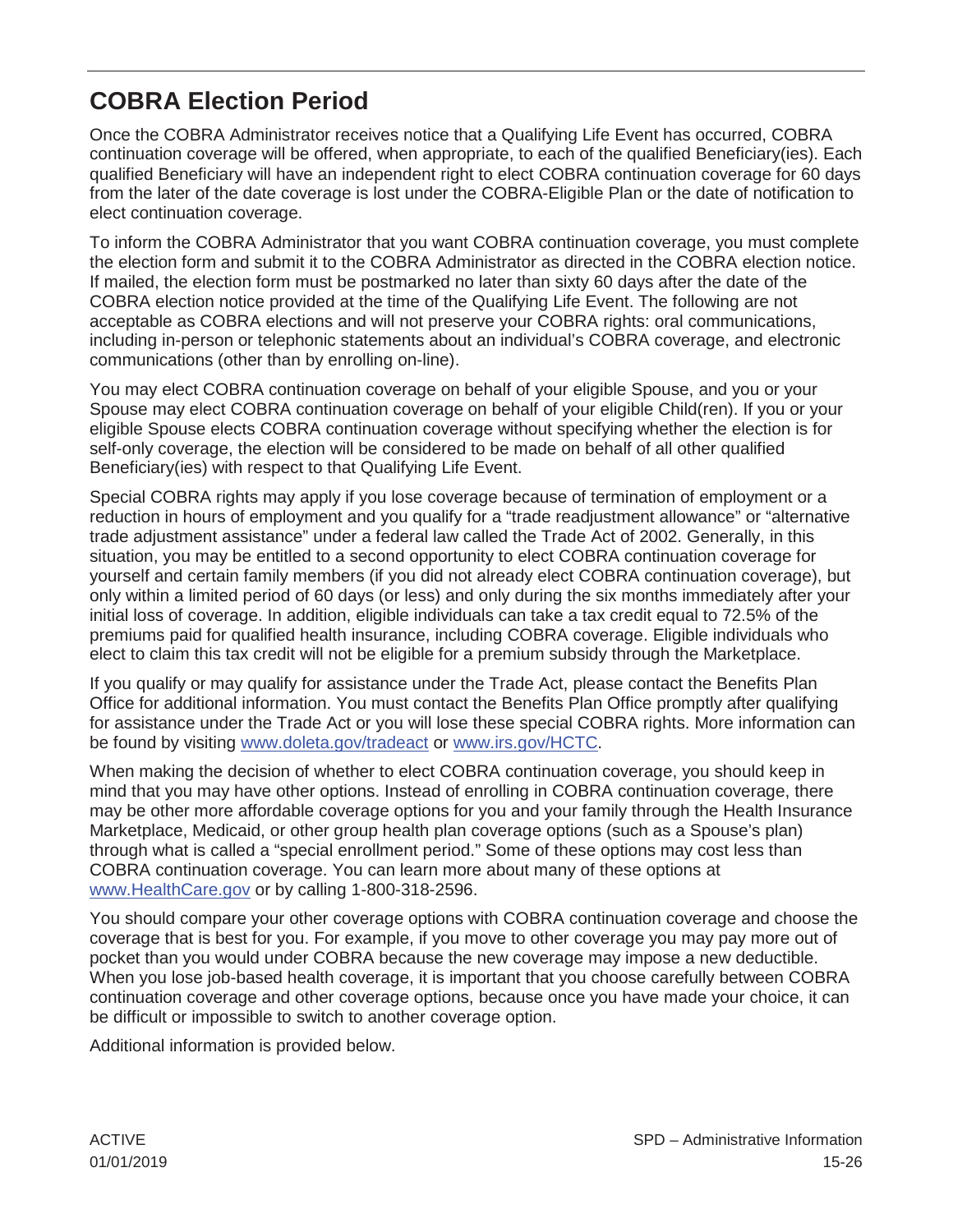### **Description and Maximum Length of COBRA Coverage**

If you continue coverage, you will receive coverage identical to that provided under the COBRA-Eligible Plan for similarly situated employees or family members. If the Company changes the benefits provided under a COBRA-Eligible Plan during your COBRA continuation period, your COBRA continuation coverage will also be changed in the same manner.

COBRA continuation coverage is a temporary continuation of coverage and may only be continued for certain specified time periods depending upon the Qualifying Life Event. If you or your Eligible Dependent(s) elect to continue coverage under the health care flexible spending account, participation may continue only until the end of the year in which the Qualifying Life Event occurs. With respect to continuation coverage for all other COBRA-Eligible Plans, the time periods are described in general below.

- **36-Month Period.** When the Qualifying Life Event causing loss of coverage is your death, your divorce, or a Child losing eligibility as a dependent Child, COBRA continuation coverage lasts for up to a total of 36 months. If the Qualifying Life Event is your death and your Eligible Dependent receives extended coverage under the medical plan (as described in the Medical Plans section), the maximum COBRA period will be reduced by the length of that extended coverage.
- **18-Month Period.** When the Qualifying Life Event causing loss of coverage is the end of your employment or reduction in your hours of employment, COBRA continuation coverage generally lasts for only up to a total of 18 months. However, if you became entitled to Medicare benefits less than 18 months before your termination or reduction in hours of employment, COBRA continuation coverage for other qualified Beneficiary(ies) lasts until 36 months after the date of Medicare entitlement. For example, if you become entitled to Medicare eight months before your employment terminates, COBRA continuation coverage for your Spouse and Child(ren) can last up to 36 months after the date of Medicare entitlement, which is equal to 28 months after the date of the Qualifying Life Event (36 months minus 8 months).

If you become entitled to Medicare or first learn that you are entitled to Medicare after submitting your Election Form, you must notify the COBRA Administrator of the date of your Medicare entitlement at the address specified herein. The notice procedures are described below.

The maximum COBRA coverage period for your newborn or newly-adopted Child is measured from your original Qualifying Life Event. To be enrolled in a COBRA-Eligible Plan, the Child must satisfy the otherwise applicable plan eligibility requirements. A person who becomes the Spouse of a qualified Beneficiary (including a new Spouse of an employee) or dependent Child of a qualified Beneficiary (other than one born to or placed for adoption with an employee) during COBRA continuation is not a qualified Beneficiary and may not extend COBRA if a second event results in the loss of COBRA coverage.

Described below are two ways in which the general 18-month period of COBRA continuation coverage can be extended.

**•** Disability extension of 18-month period of continuation coverage: If you or anyone in your family covered under the COBRA-Eligible Plan is determined by the Social Security Administration to be disabled and the COBRA Administrator is notified in a timely fashion, you and your family members who are receiving COBRA coverage may be entitled to receive up to an additional 11 months of COBRA continuation coverage, for a total maximum of 29 months. The Social Security Administration must determine that the disability started at some time before the 60<sup>th</sup> day of COBRA continuation coverage, and the disability must last at least until the end of the regular 18-month period of continuation coverage. In order to qualify for the extension, you or the disabled qualified Beneficiary (or a representative) must notify the COBRA Administrator in writing of the Social Security Administration's determination before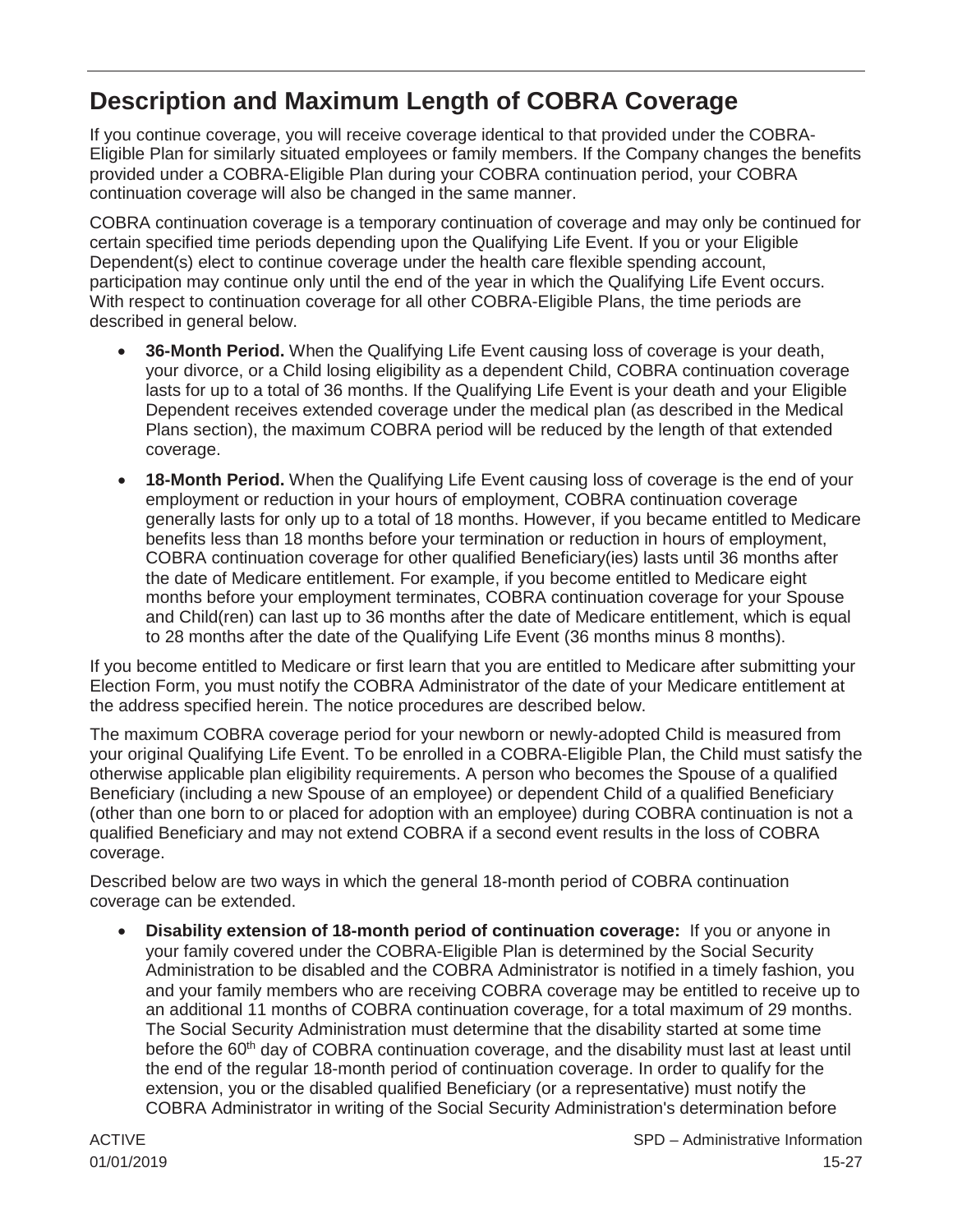the end of the 18-month period of COBRA continuation coverage and within 60 days after the later of (1) the date the qualified Beneficiary is determined to be disabled by the Social Security Administration; (2) the date you terminated or reduced your hours of employment; and (3) the date on which the qualified Beneficiary would lose coverage under the plan as a result of your termination or reduction in hours of employment. The procedures for providing this notice are described below.

**Second qualifying event extension of 18-month period of continuation coverage:** If your family experiences another Qualifying Life Event while receiving 18 months (or 29 months in case of a disability extension) of COBRA continuation coverage, your Spouse and your Child(ren) in your family can get additional months of COBRA continuation coverage, for a maximum of 36 months, if notice of the second Qualifying Life Event is properly given to the COBRA Administrator. This extension may be available to your Spouse and any Child(ren) receiving continuation coverage if you die or divorce, or if your Child stops being eligible as a dependent Child, but only if the event would have caused your Spouse or Child to lose such coverage under the plan had the first Qualifying Life Event not occurred. In no event may a Qualifying Life Event give rise to a maximum coverage period that ends more than 36 months after the date of the first Qualifying Life Event. For cases of second Qualifying Life Events, the qualified Beneficiary must notify the COBRA Administrator in writing within 60 days after the later of (1) the date of the second Qualifying Life Event; or (2) the date on which the qualified Beneficiary would have lost coverage under the plan due to the second Qualifying Life Event if it had occurred before the first Qualifying Life Event. The procedures for providing this notice are described below.

Failure to provide timely and properly provide notice of a disability determination or second Qualifying Life Event will eliminate the right to extend the period of COBRA coverage.

## **Termination of COBRA Coverage**

COBRA coverage will terminate before the end of the indicated time period if any one of the following events occurs:

- The qualified Beneficiary receiving COBRA coverage becomes covered under another group health plan after electing COBRA (provided the plan does not have pre-existing condition exclusions affecting the covered individuals; if the other plan has such limitations, COBRA coverage will end when those limitations expire).
- The qualified Beneficiary receiving COBRA coverage becomes entitled to Medicare after electing COBRA continuation coverage.
- The first required premium is not paid within 45 days or any subsequent premium is not paid within 30 days of the due date.
- If coverage is extended beyond 18 months because of disability, the Social Security Administration makes a final determination that the qualified Beneficiary is no longer disabled.
- The Company terminates its group health plans.

If, during the period of COBRA coverage, a qualified Beneficiary becomes covered, after electing COBRA, under other group health plan coverage, you or the qualified Beneficiary (or a representative) must notify the COBRA Administrator in writing within 30 days of the later of:

- the date the other coverage becomes effective, or
- the exhaustion or satisfaction of any preexisting condition exclusions affecting the qualified Beneficiary.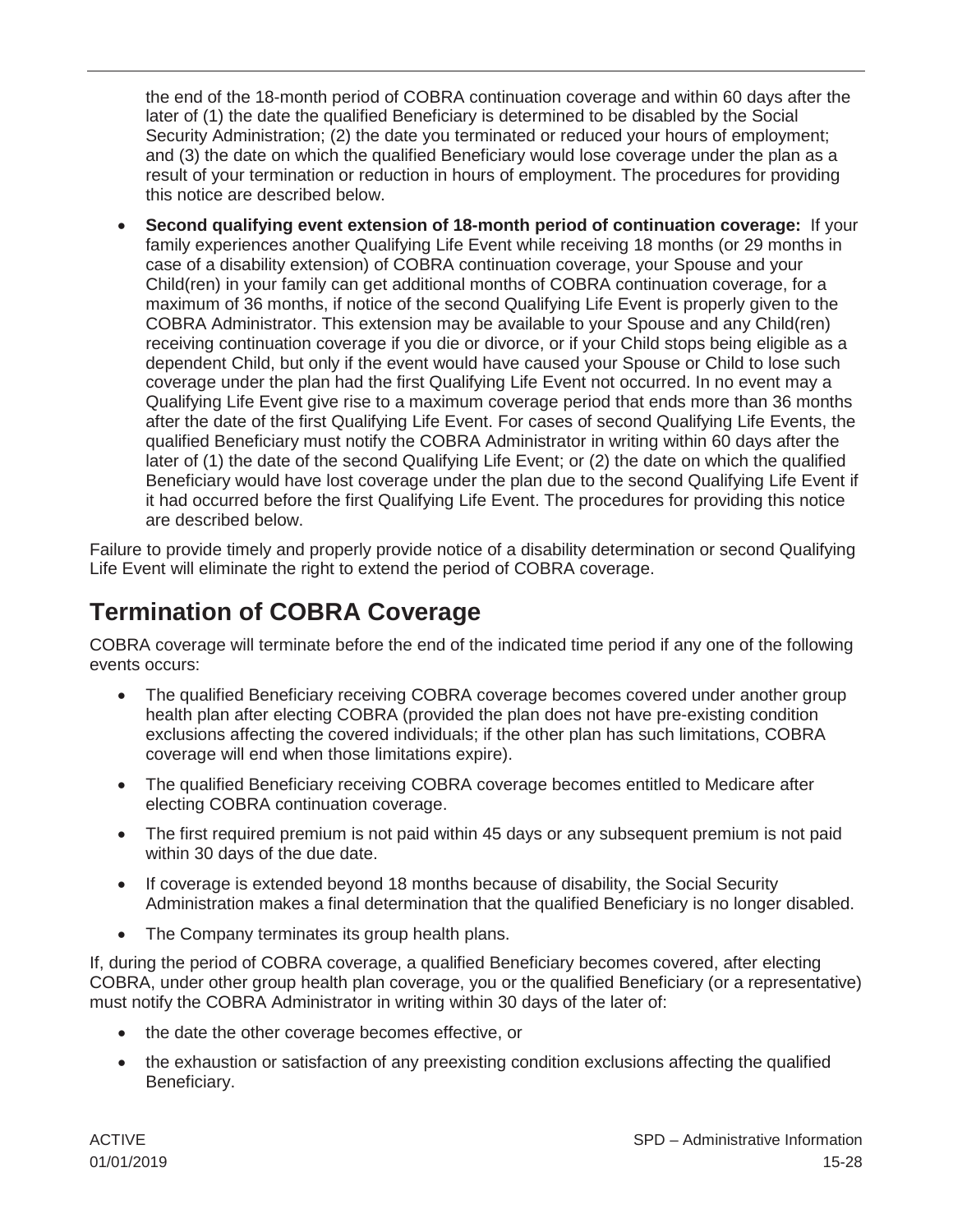If, during the period of COBRA coverage, a qualified Beneficiary becomes entitled, after electing COBRA, to Medicare Part A, Part B, or both, you or the qualified Beneficiary (or a representative of either) must notify the COBRA Administrator in writing within 30 days after the beginning of Medicare entitlement (as shown on the Medicare card).

If the Social Security Administration determines that a qualified Beneficiary is no longer disabled, COBRA coverage for all qualified Beneficiary(ies) will terminate (retroactively if applicable) as of the first day of the month that is more than 30 days after the date of the determination. The qualified Beneficiary must notify the COBRA Administrator in writing within 30 days after the Social Security Administration's determination that he or she is no longer disabled.

The procedures for providing this notice in both of these circumstances are described below.

If notice of these events is not timely and properly provided, the qualified Beneficiary's COBRA coverage may be terminated retroactively and the qualified Beneficiary may be required to repay a portion of the benefits received.

A qualified Beneficiary does not have to show that he or she is insurable to choose COBRA continuation coverage. However, COBRA coverage is provided subject to the qualified Beneficiary's eligibility for coverage. The COBRA Administrator reserves the right to terminate a qualified Beneficiary's COBRA coverage retroactively if he or she is determined to be ineligible.

### **Premium Payments**

A qualified Beneficiary who elects coverage will be charged a premium of no more than 102% of the total cost of providing coverage. The premium for a Social Security disabled person can be as much as 150% of the cost of coverage for the 19<sup>th</sup> through the  $29<sup>th</sup>$  month of coverage.

The Benefit Plans Office will notify you by mail of your COBRA election rights when the Qualifying Life Event is a reduction in hours or termination of employment. You will receive instructions on how to continue your health care benefits under COBRA.

If your dependents lose coverage due to divorce, legal separation or loss of dependent status, you (or a family member) must notify the Benefit Plans Office within 60 days of the event so that COBRA can be offered and your election rights can be mailed to you. Also, to extend coverage beyond 18 months because of disability, however, notice of the Social Security Administration's determination must be provided within 60 days after you receive that determination and before the end of the initial 18-month period.

### **Notice Procedures**

As a condition of receiving COBRA coverage, you or your covered dependent (or a representative) must notify the Plan Administrator or COBRA Administrator when certain events occur which impact COBRA continuation coverage. These COBRA-related events include:

- Certain initial Qualifying Life Events
- Second Qualifying Life Events
- A qualified Beneficiary's determination of disability or cessation of disability
- Enrollment in another group health plan while receiving COBRA coverage
- Medicare entitlement while receiving COBRA coverage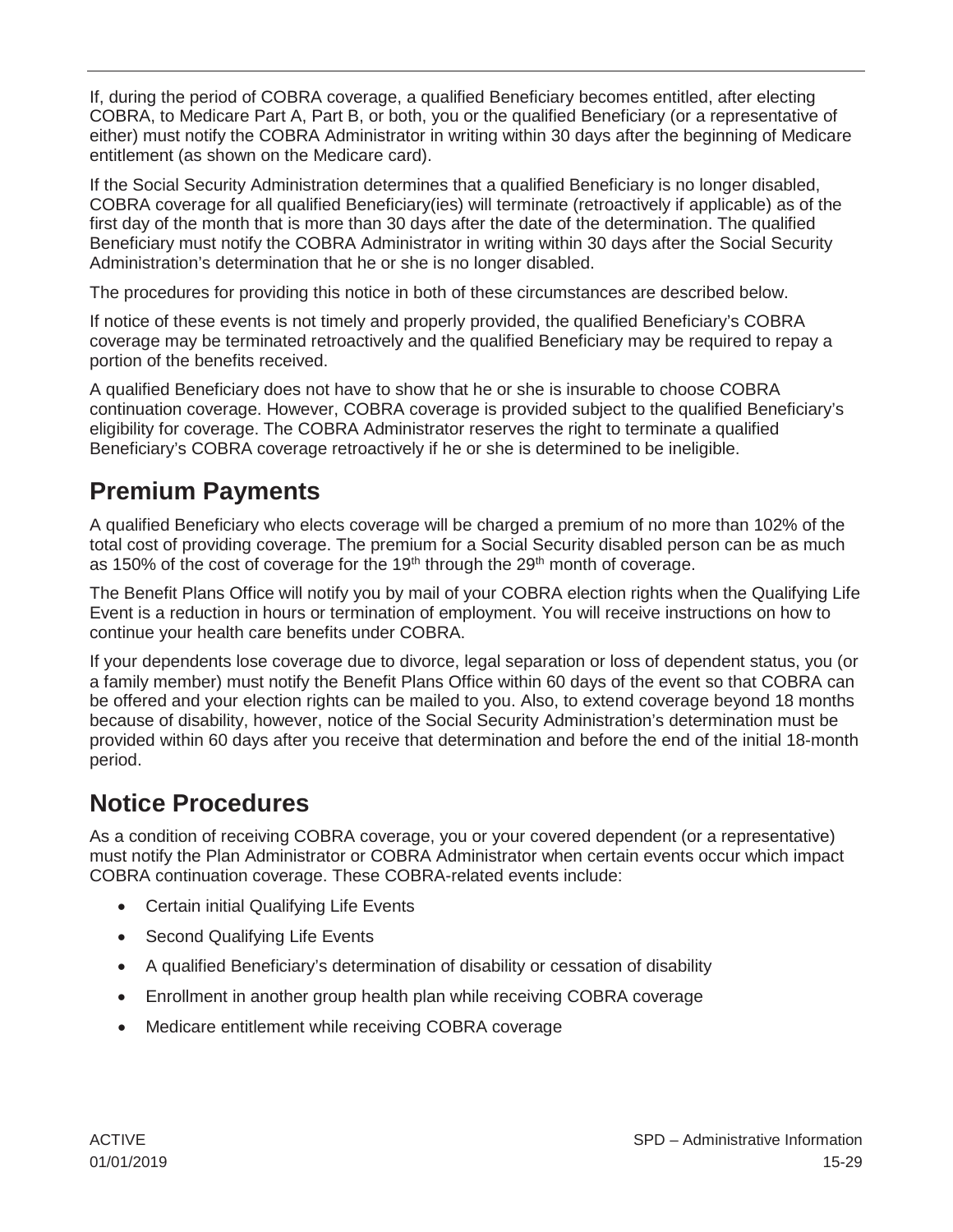Each of these events, including the time period for providing notice of the event, has been discussed previously. Unless directed otherwise in the COBRA election notice (if applicable):

• All other notices, including notice of a second Qualifying Life Event or a qualified Beneficiary's determination or cessation of disability, must be provided to the COBRA Administrator. The notice must contain the name, address and phone number of the covered employee (or formerly covered employee) and/or each qualified Beneficiary experiencing the COBRArelated event, the name of the COBRA-Eligible Plan, the COBRA-related event being reported and the date of such event. You must also provide evidence that the COBRA-related event has occurred. Acceptable evidence is your signed certification that the event has occurred, except in the case of a Social Security disability determination. For a Social Security disability determination, you must provide a copy of your Social Security Disability Award letter, or if you are no longer disabled, you must provide a copy of the Social Security's determination that you are no longer disabled.

If mailed, the notice must be postmarked no later than the applicable deadline for giving the notice. If the notice is timely and properly provided, the notice will be deemed to have been provided on behalf of all qualified Beneficiaries who are required to give the notice.

Additional documentation supporting the notice may be required. If such information is requested and it is not provided within 15 business days of the request, the notice will not be considered timely and continuation coverage may not be available.

## **Keep the Plan Informed**

In order to protect your family's rights, you should keep the Company and the COBRA Administrator informed of any changes in the addresses of your family members. If you have changed your marital status, or you or your Eligible Dependents have changed addresses, it is your responsibility to notify the COBRA Administrator. You should also keep a copy, for your records, of any notices you send to the COBRA Administrator.

### **Health Insurance Marketplace**

The Marketplace offers "one-stop shopping" to find and compare private health insurance options. In the Marketplace, you could be eligible for a new kind of tax credit that lowers your monthly premiums and cost-sharing reductions (amounts that lower your out-of-pocket costs for deductibles, coinsurance, and copayments) right away, and you can see what your premium, deductibles, and outof-pocket costs will be before you make a decision to enroll. Through the Marketplace you will also learn if you qualify for free or low-cost coverage from Medicaid or the Children's Health Insurance Program (CHIP). You can access the Marketplace for your state at www.HealthCare.gov.

Coverage through the Health Insurance Marketplace may cost less than COBRA continuation coverage. Being offered COBRA continuation coverage will not limit your eligibility for coverage or for a tax credit through the Marketplace.

**There are time limits on enrolling in Marketplace coverage.** You always have 60 days from the time you lose your job-based coverage to enroll in the Marketplace. That is because losing your jobbased health coverage is a "special enrollment" event. After 60 days your special enrollment period will end and you may not be able to enroll until annual enrollment, so you should take action right away if you think that you may want Marketplace coverage. In addition, you may also enroll in Marketplace coverage annually during what is called an "open enrollment" period. The open enrollment period is the time during which anyone can purchase coverage through the Marketplace.

To find out more about enrolling in the Marketplace, such as when the next open enrollment period will be and what you need to know about qualifying events and special enrollment periods, visit www.HealthCare.gov.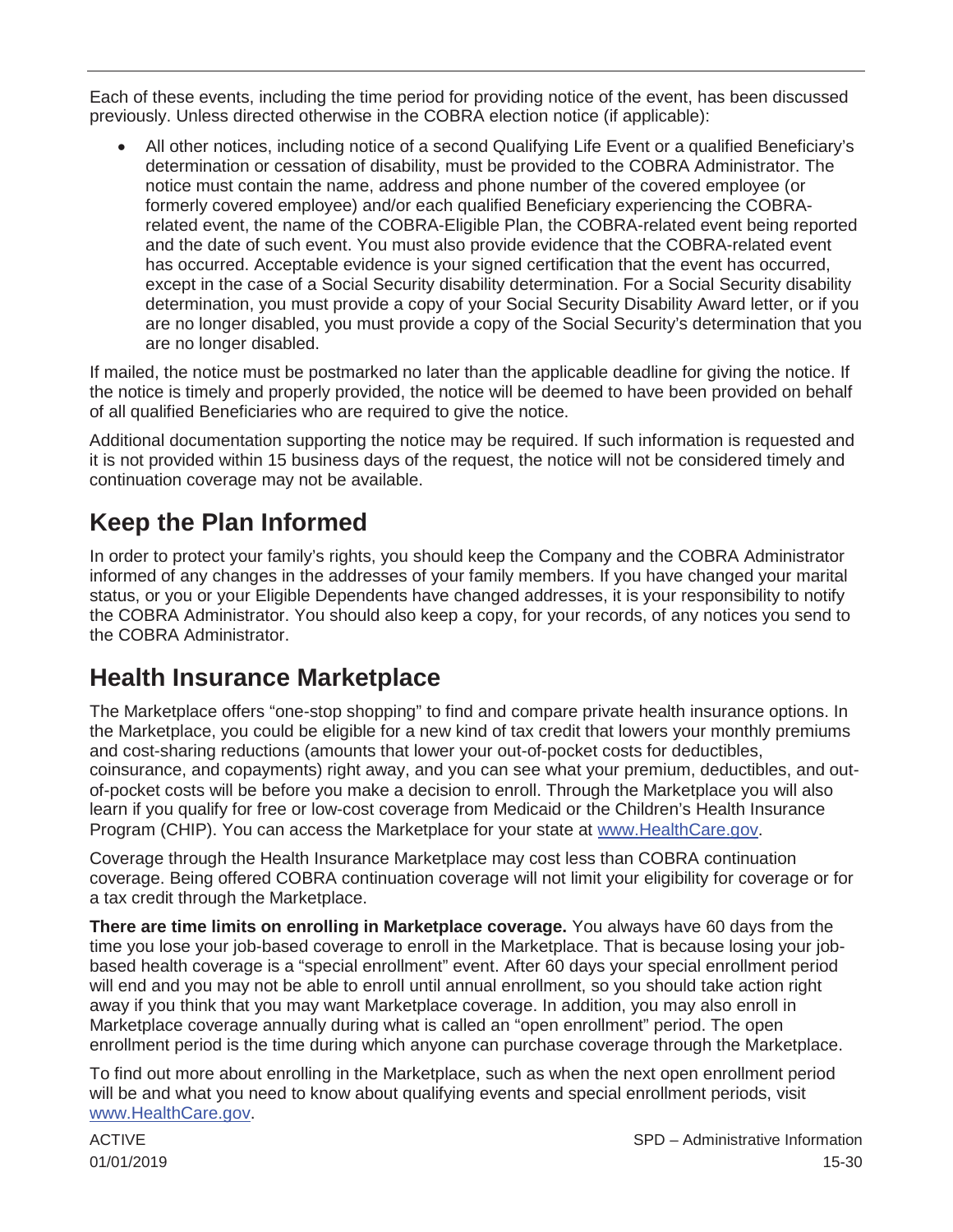**If you enroll in COBRA Coverage, it may temporarily limit your Marketplace options.** If you sign up for COBRA continuation coverage, you can switch to a Marketplace plan during a Marketplace open enrollment period. You can also end your COBRA continuation coverage early and switch to a Marketplace plan if you have another qualifying event such as marriage or birth of a child through something called a "special enrollment period." If, however, you terminate your COBRA continuation coverage early without another qualifying event, you will have to wait to enroll in Marketplace coverage until the next open enrollment period, and could end up without any health coverage in the interim.

Once you have exhausted your COBRA continuation coverage and the coverage expires, you will be eligible to enroll in Marketplace coverage through a special enrollment period, even if you enroll outside of the Marketplace open enrollment.

If you sign up for Marketplace coverage instead of COBRA continuation coverage, you cannot switch to COBRA continuation coverage under any circumstances.

### **Enrolling in another Group Health Plan**

You may be eligible to enroll in coverage under another group health plan (like a Spouse's plan), if you request enrollment within 30 days of the loss of coverage. If you or your dependent chooses to elect COBRA continuation coverage instead of enrolling in another group health plan for which you are eligible, you will have another opportunity to enroll in the other group health plan within 30 days of losing your COBRA continuation coverage.

### **Factors to Consider when Choosing Coverage Options**

When considering your options for health coverage, you may want to think about:

- Premiums: You can be charged up to 102% of total plan premiums for COBRA coverage (more if you qualify for an extension of coverage on account of a disability). Other options, like coverage on a Spouse's plan or through the Marketplace, may be less expensive.
- Provider Networks: If you are currently getting care or treatment for a condition, a change in your health coverage may affect your access to a particular health care provider. You may want to check to see if your current health care providers participate in a network as you consider options for health coverage.
- Drug Formularies: If you are currently taking medication, a change in your health coverage may affect your costs for medication – and in some cases, your medication may not be covered by another plan. You may want to check to see if your current medications are listed in drug formularies for other health coverage.
- Severance Payments: If you lost your job and got a severance package from your former employer, your former employer may have offered to pay some or all of your COBRA payments for a period of time. Keep in mind that when these payments stop, you will be required to pay the full COBRA premiums until you are allowed to enroll in the Marketplace which, in many cases, will not be until the next annual enrollment.
- Service Areas: Some plans limit their benefits to specific service or coverage areas so if you move to another area of the country, you may not be able to use your benefits. You may want to see if your plan has a service or coverage area, or other similar limitations.
- Other Cost-Sharing: In addition to premiums or contributions for health coverage, you probably pay copayments, deductibles, coinsurance, or other amounts as you use your benefits. You may want to check to see what the cost-sharing requirements are for other health coverage options. For example, one option may have much lower monthly premiums, but a much higher deductible and higher copayments.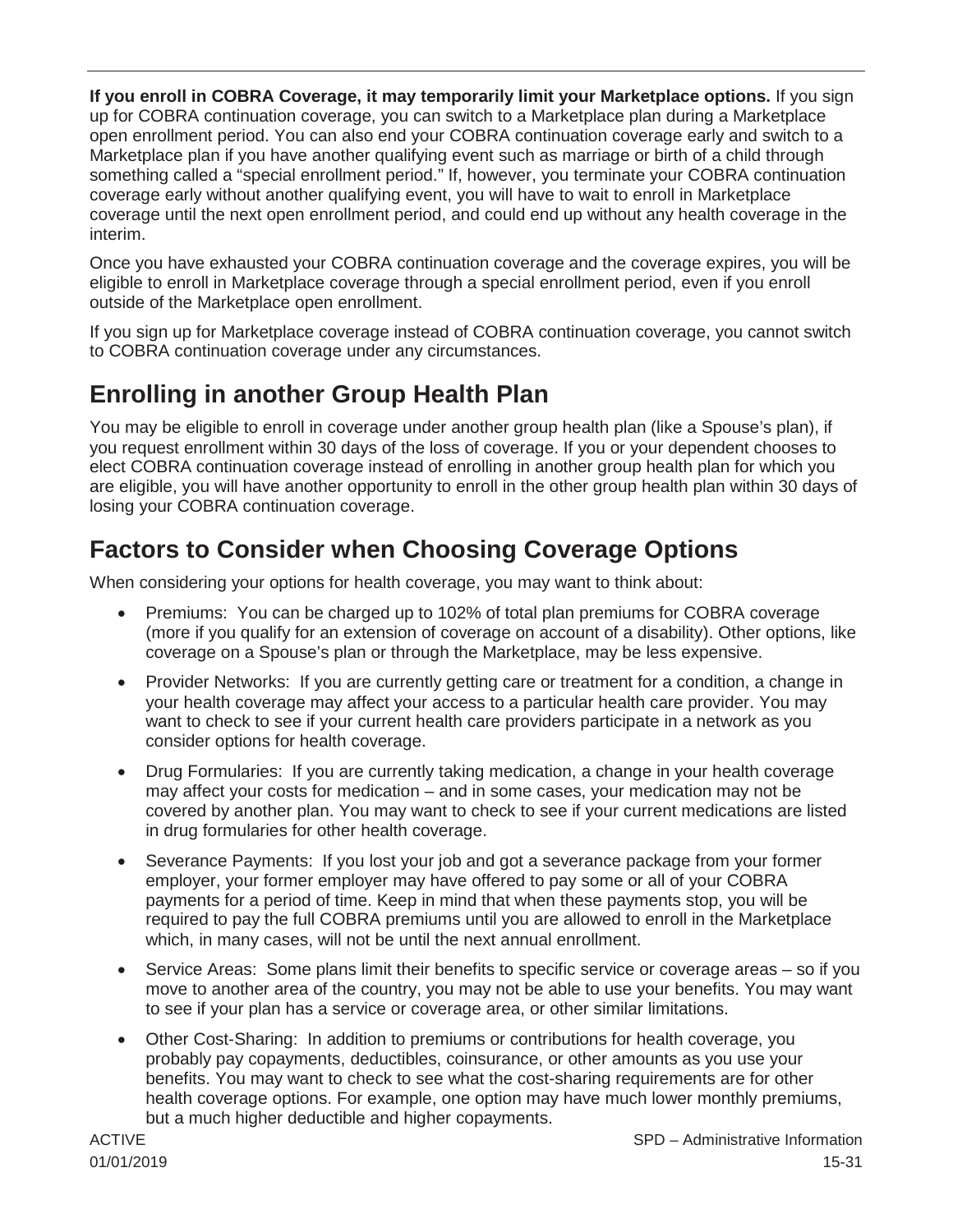## **If You Have Questions**

Questions concerning your Medical Benefit Option or your COBRA continuation coverage rights should be addressed to the contact or contacts identified below. For more information about your rights under ERISA, including COBRA, the Health Insurance Portability and Accountability Act (HIPAA), and other laws affecting group health plans, visit the U.S. Department of Labor's Employee Benefits Security Administration (EBSA) website at www.dol.gov/ebsa or call their toll-free number at 1-866-444-3272. For more information about health insurance options available through a Health Insurance Marketplace, visit www.HealthCare.gov.

# **Your Rights under FMLA and USERRA**

### **Leave Taken Under the FMLA**

If you are covered under a group health plan (including the medical plan, dental plan, vision plan, employee assistance program, or health care flexible spending account) and you take leave under the Family and Medical Leave Act of 1993, as amended (FMLA), you and your Eligible Dependents' coverage will continue under the plans to the extent required by the FMLA (that is, the Company will continue to pay its share of the contributions required and you must continue to make your contributions). If your coverage ceases during the FMLA leave (for example, because you opted not to continue coverage or due to nonpayment of your contributions), you may resume your coverage upon return from FMLA leave on the same terms as before the leave was taken, or as required by the FMLA. Under special rules that apply if you do not return to work at the end of an FMLA leave, some individuals may be entitled to elect COBRA continuation coverage even if they were not covered under one of the group health plans during the leave. Please contact the Plan Administrator for more information about these special rules.

### **Leave Taken Under the USERRA**

If you are covered under a group health plan, including the medical plan, dental plan, vision plan, employee assistance program, or health care flexible spending account, and are going into or returning from military service, you will have certain rights mandated by the Uniformed Services Employment and Reemployment Rights Act of 1994 (USERRA), as amended. As used herein, military service means service in the Armed Forces, the Army National Guard, and the Air National Guard, when engaged in active duty for training, inactive duty training, or full-time National Guard duty, the commissioned corps of the Public Health Service, and any other category of persons designated by the President in time of war or national emergency.

In particular, you have the right to continued coverage under the group health plans provided you give advance notice of your service unless it is impossible or unreasonable under the circumstances to give such notice or giving such notice is precluded by military necessity. Coverage may be continued until the earlier of (1) 24 months after your absence from work begins, or (2) the day after the date on which you fail to timely apply for or return to employment as required under USERRA. If you elect to continue coverage, you must timely notify the Plan Administrator of your election to continue coverage.

Your right to continued health coverage under USERRA is very similar, but not identical, to your right to continued health coverage under COBRA. In those instances where your rights under COBRA and USERRA are not the same, whichever law gives you the greater benefit will apply. The administrative policies and procedures which govern your right to COBRA continuation coverage also apply to your right to USERRA continuation coverage with a few limited exceptions.

ACTIVE ACTIVE ASSESSMENT OF THE SPIN SPD – Administrative Information 01/01/2019 15-32 Any election that you make under COBRA will also be an election to continue your health coverage under USERRA. If, however, you are unable to elect COBRA within the required period because of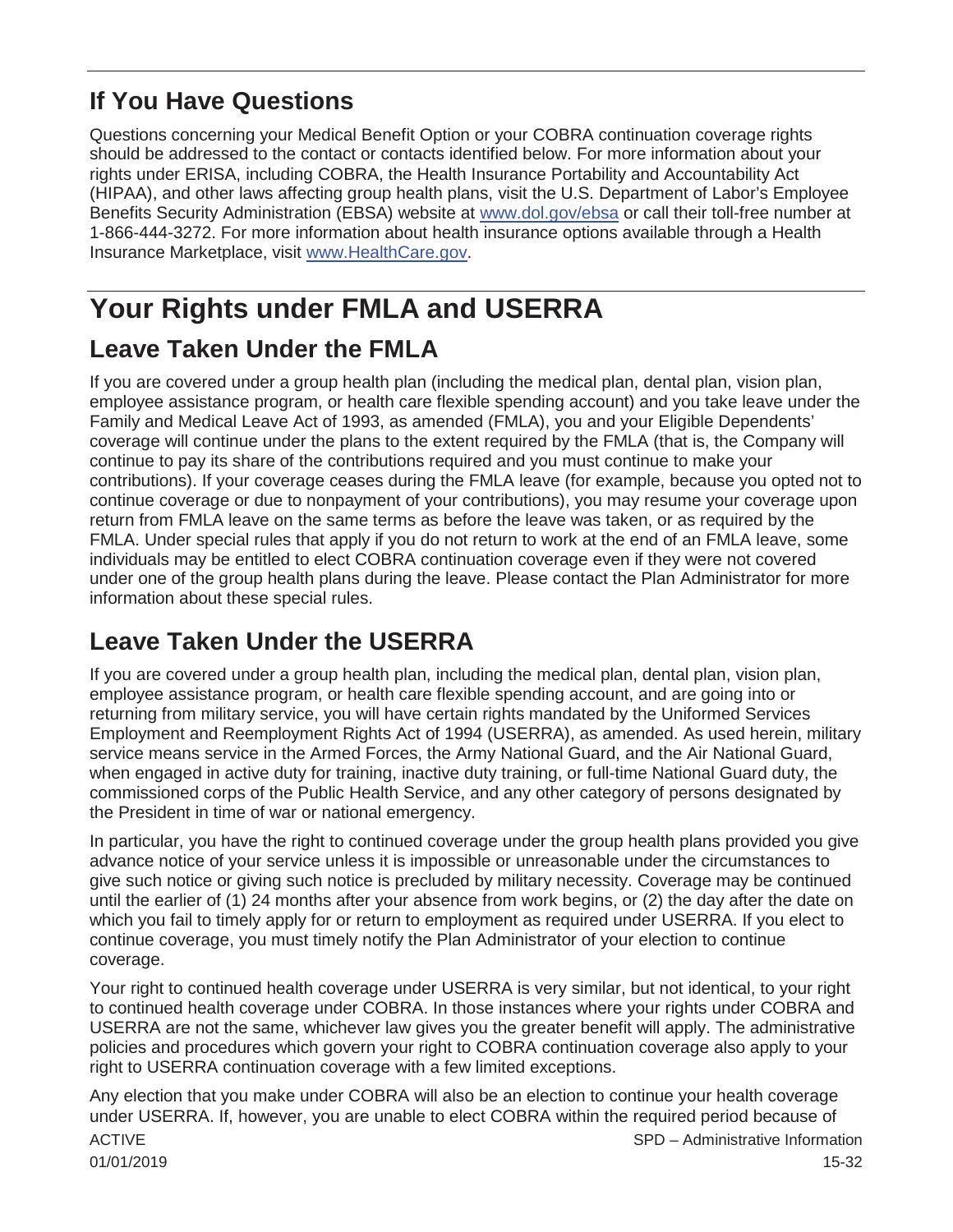military necessity or because it is impossible or unreasonable for you to do so, the period for electing USERRA coverage will be tolled until the military necessity is abated or it is no longer impossible or unreasonable for you to make the required election. The period for electing COBRA coverage, however, will not be tolled in this situation.

You are the only one that has the right to make an election under USERRA to continue health coverage for yourself and any covered dependents. Your covered dependents do not have an independent right to make an election for USERRA continuation coverage. As a result, if you do not elect USERRA / COBRA coverage on behalf of your covered dependents, your covered dependents will still have a right to elect to continue their health coverage under COBRA, but they will not be entitled to receive any additional benefits provided under USERRA.

If your military service is less than 31 days, you are required to pay only your normal share of the contribution for such coverage. If the length of your military service extends past 31 days, the Plan Administrator may require you to pay up to 102% of the contribution cost for coverage for similarly situated covered individuals who are not serving in a military service.

Plan exclusions may be imposed for any illness or injury determined by the Secretary of Veterans Affairs to have been incurred in, or aggravated during, military service.

If you are called to active military duty, you and your Eligible Dependents may be eligible for coverage under Tricare, the military service's health plan. You and your Eligible Dependents may also elect to continue benefits under the Company's group health plan if you were covered by such plan at the time you were called to military duty.

If you choose not to continue coverage during your military service, you and your Eligible Dependents are eligible for reinstatement of coverage on the date you return with reemployment rights guaranteed under USERRA. As permitted by USERRA, your coverage will not include any illness or injury determined by the Secretary of Veteran Affairs to have been incurred in, or aggravated during, performance of military service. Any other such illness or injury will be covered, subject to all otherwise applicable conditions and limitations of the plan.

As noted above, your USERRA continuation coverage will generally continue for up to 24 months following the date your leave of absence begins, but it could end earlier for any of the following reasons:

- You fail to pay the required premium on time
- You fail to return work within the time required under USERRA following the completion of your service
- You lose your rights under USERRA as a result of a dishonorable discharge or other conduct specified in USERRA.

After your USERRA continuation coverage expires, you will not thereafter receive continuation of coverage under COBRA. However, if your USERRA coverage expires prior to the expiration of the continuation of coverage under COBRA (e.g., because you do not return to employment), you may be eligible for continuation of coverage under COBRA for the remainder of the original COBRA coverage period.

The above is only a summary of the FMLA and USERRA rights and limitations. If you wish to elect FMLA or USERRA coverage or obtain more detailed information, please contact the Plan Administrator.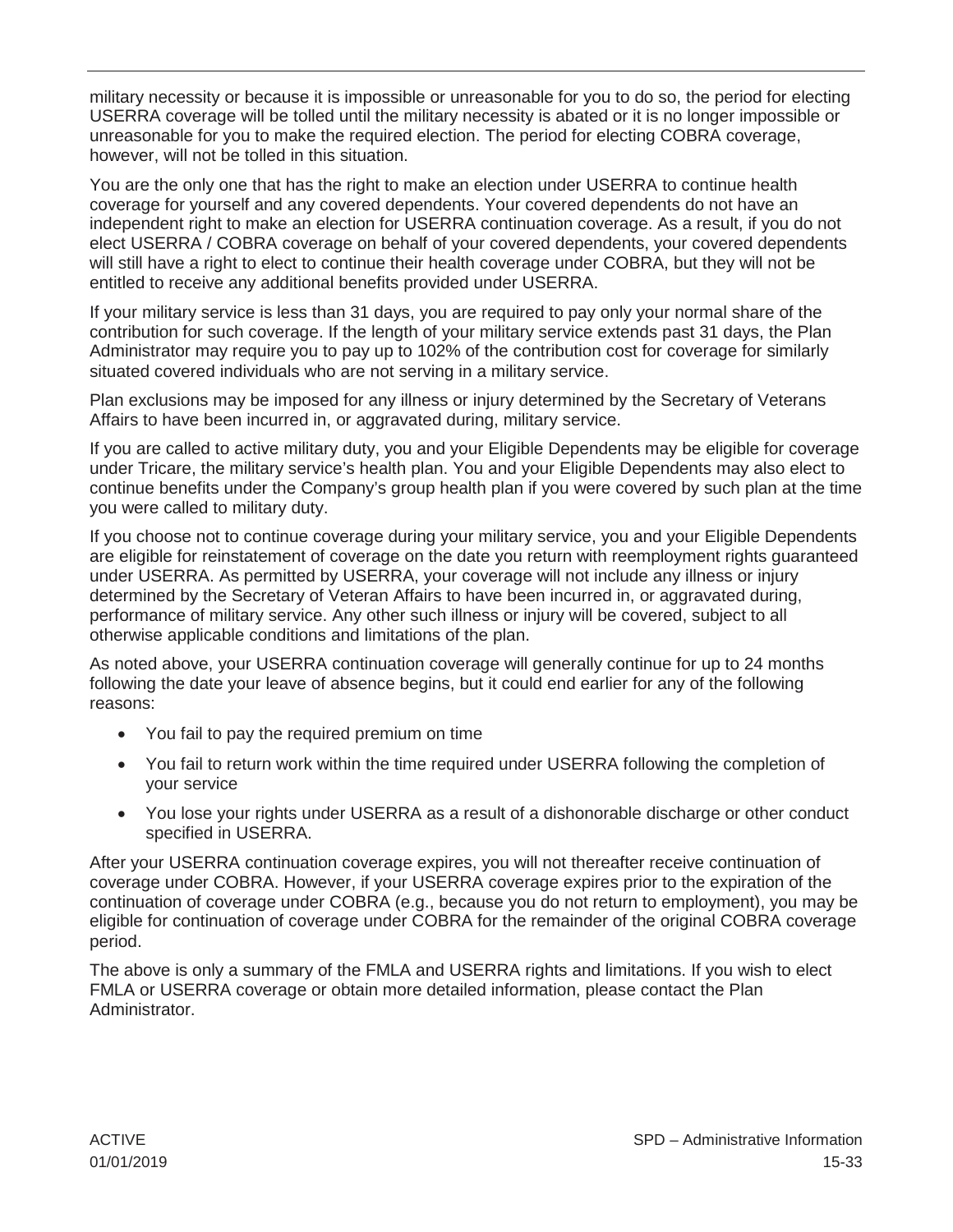## **Your Rights under ERISA**

As a participant in any of the Company's benefit plans described in this book, you are entitled to certain rights and protections under the Employee Retirement Income Security Act of 1974 (ERISA). ERISA provides that all plan participants shall be entitled to:

Receive Information about Your Plan and Benefits

- Examine, without charge, at the Plan Administrator's office, all plan documents.
- Obtain, upon written request to the Plan Administrator, copies of all plan documents and other plan information. The Plan Administrator may charge a reasonable fee for copies.
- Receive a summary annual report of the plan's financial activities. The Plan Administrator is required by law to furnish each participant with a copy of this summary annual report.

In addition, you may request information concerning the total value of your 401(k) Savings Plan accounts by logging on to the recordkeeper's website or calling the recordkeeper. You may also receive a quarterly statement showing the value of your account, type of contributions and the amount that is vested.

Similarly, once each year, you may request information concerning your vested rights under the Pension Plan (or, if you are not vested, the earliest date on which you become vested), and what your benefit would be at Normal Retirement age if you stopped working under the plan now. This information is free of charge, but you must address a written request for it to the Plan Administrator or, for 401(k) Savings Plan information, call the Information line.

#### Continue Group Health Plan Coverage

• Continue health care coverage for yourself, Spouse or Eligible Dependents if there is a loss of coverage under the plans as a result of a Qualifying Life Event. You or your dependents may have to pay for such coverage. Review this summary plan description and the documents governing the plan on the rules governing your COBRA continuation of coverage rights.

#### Prudent Actions by Plan Fiduciaries

- In addition to creating rights for plan participants, ERISA imposes duties upon the people who are responsible for the operation of the employee benefit plans. The people who operate your plans, called "fiduciaries" of the plan, have a duty to do so prudently and in the interest of you and other plan participants, and Beneficiary(ies).
- No one, including your Employer, your union, or any other person, may fire you, or otherwise discriminate against you in any way to prevent you from obtaining a plan benefit or exercising your rights under ERISA.

#### Enforce Your Rights

- If your claim for a plan benefit is denied or ignored, in whole or in part, you have a right to know why this was done, to obtain copies of documents relating to the decision without charge, and to appeal any denial, all within certain time schedules.
- Under ERISA, there are steps you can take to enforce the above rights. For instance, if you request a copy of plan documents or the latest annual report from the plan, and do not receive them within 30 days, you may file suit in a federal court. In such a case, the court may require the Plan Administrator to provide the materials and pay you up to \$110 a day until you receive the materials, unless the materials were not sent because of reasons beyond the control of the Plan Administrator. If you have a claim for benefits, which is denied or ignored, in whole or in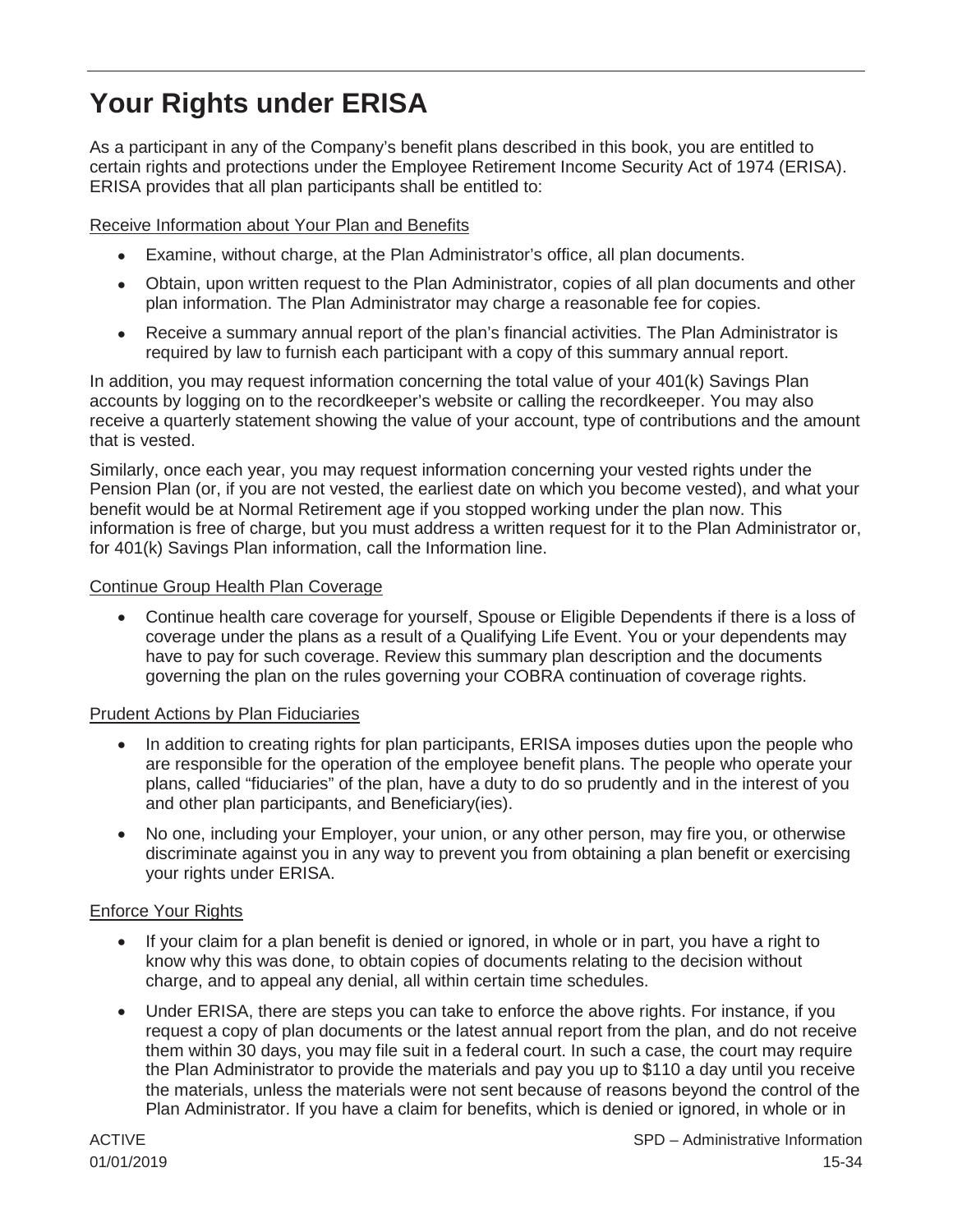part, you may file suit in a state or federal court. However, in no event will you be allowed to file suit until you have exhausted the administrative remedies available under the plans, including following the appropriate claims procedure as described above.

- In addition, if you disagree with the Plan Administrator's decision or lack thereof concerning the qualified status of a domestic relations order or a medical child support order, you may file suit in federal court.
- If it should happen that plan fiduciaries misuse the plan's money, or if you are discriminated against for asserting your rights, you may seek assistance from the U.S. Department of Labor, or you may file suit in a federal court. The court will decide who should pay court costs and legal fees. If you are successful, the court may order the person you have sued to pay these costs and fees. If you lose, the court may order you to pay these costs and fees, for example, if it finds your claim is frivolous.

#### Assistance with Your Questions

If you have any questions about your plan, you should contact the Plan Administrator. If you have any questions about this statement or about your rights under ERISA, or if you need assistance in obtaining documents from the Plan Administrator, you should contact the nearest office of the Employee Benefits Security Administration, U.S. Department of Labor, listed in your telephone directory, or the Division of Technical Assistance and Inquiries, Employee Benefits Security Administration, U.S. Department of Labor, 200 Constitution Avenue, N.W. Washington, D.C. 20210. You may also obtain certain publications about your rights and responsibilities under ERISA by calling the publications hotline of the Employee Benefits Security Administration.